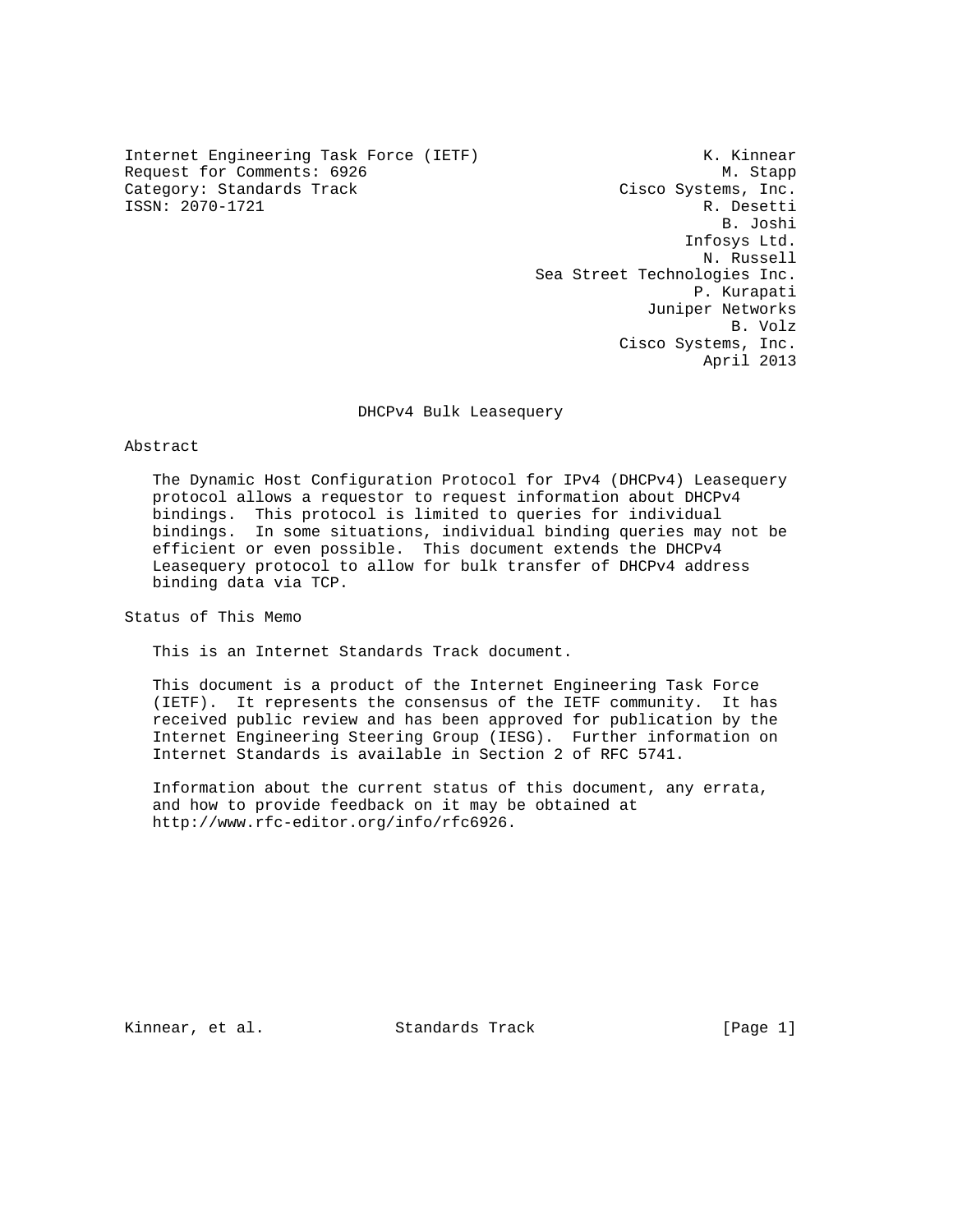Copyright Notice

 Copyright (c) 2013 IETF Trust and the persons identified as the document authors. All rights reserved.

 This document is subject to BCP 78 and the IETF Trust's Legal Provisions Relating to IETF Documents

 (http://trustee.ietf.org/license-info) in effect on the date of publication of this document. Please review these documents carefully, as they describe your rights and restrictions with respect to this document. Code Components extracted from this document must include Simplified BSD License text as described in Section 4.e of the Trust Legal Provisions and are provided without warranty as described in the Simplified BSD License.

Kinnear, et al. Standards Track [Page 2]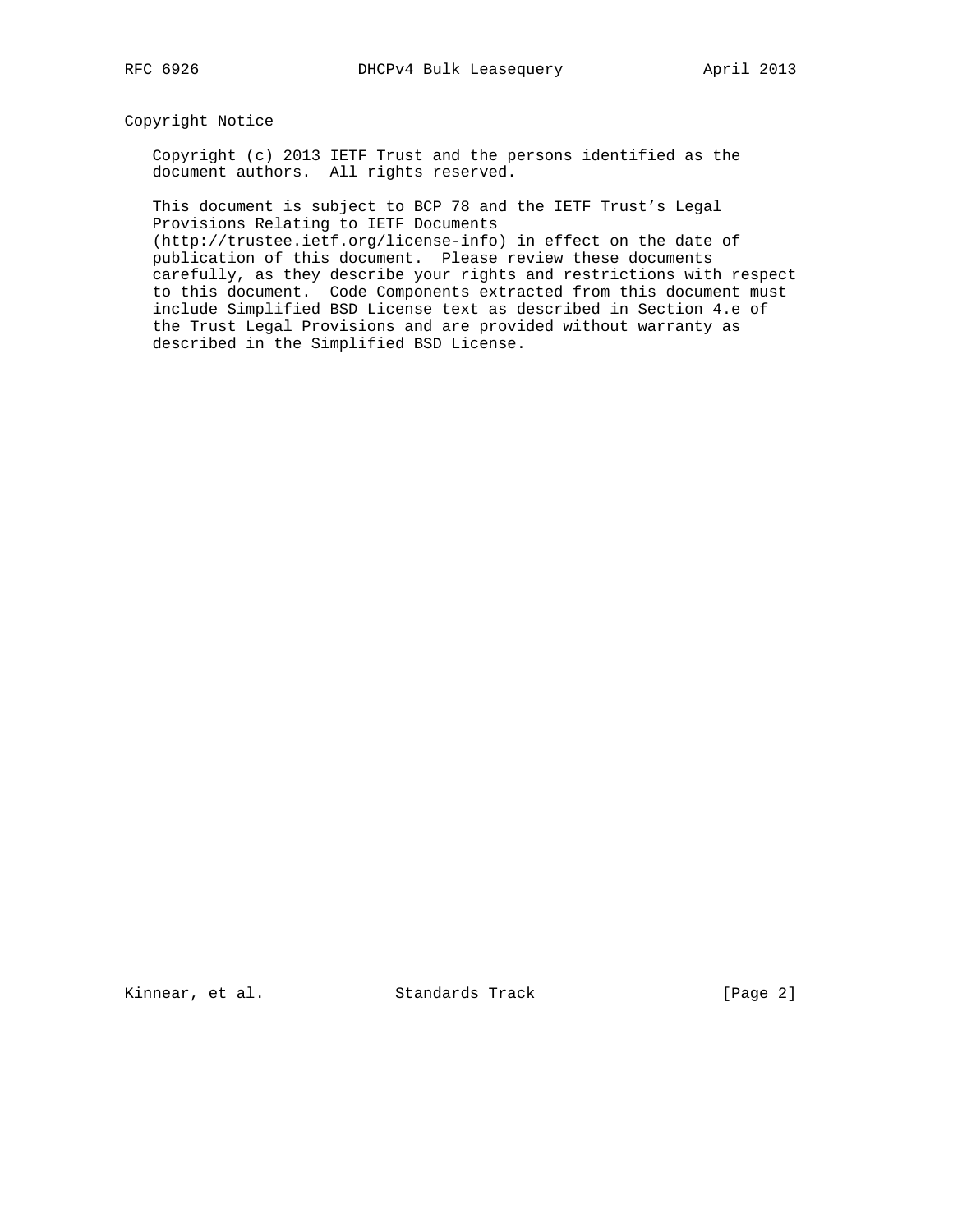# Table of Contents

|  | 3.1. Information Acquisition before Data Starts  8               |
|--|------------------------------------------------------------------|
|  | 3.2. Lessen Need for Caching and Negative Caching  8             |
|  |                                                                  |
|  |                                                                  |
|  |                                                                  |
|  | 5. Interaction between UDP Leasequery and Bulk Leasequery 11     |
|  |                                                                  |
|  |                                                                  |
|  |                                                                  |
|  | 6.3. Connection and Transmission Parameters 20                   |
|  |                                                                  |
|  | 7.1. Connecting and General Processing 21                        |
|  |                                                                  |
|  |                                                                  |
|  | 7.4. Processing Time Values in Leasequery Messages 25            |
|  |                                                                  |
|  | 7.6. Making Sense out of Multiple Responses concerning           |
|  |                                                                  |
|  | 7.7. Multiple Queries to a Single Server over One Connection  27 |
|  |                                                                  |
|  |                                                                  |
|  |                                                                  |
|  |                                                                  |
|  | 8.3. Building a Single Reply for Bulk Leasequery 33              |
|  | 8.4. Multiple or Parallel Queries 34                             |
|  |                                                                  |
|  |                                                                  |
|  |                                                                  |
|  |                                                                  |
|  |                                                                  |
|  |                                                                  |
|  |                                                                  |

Kinnear, et al. Standards Track [Page 3]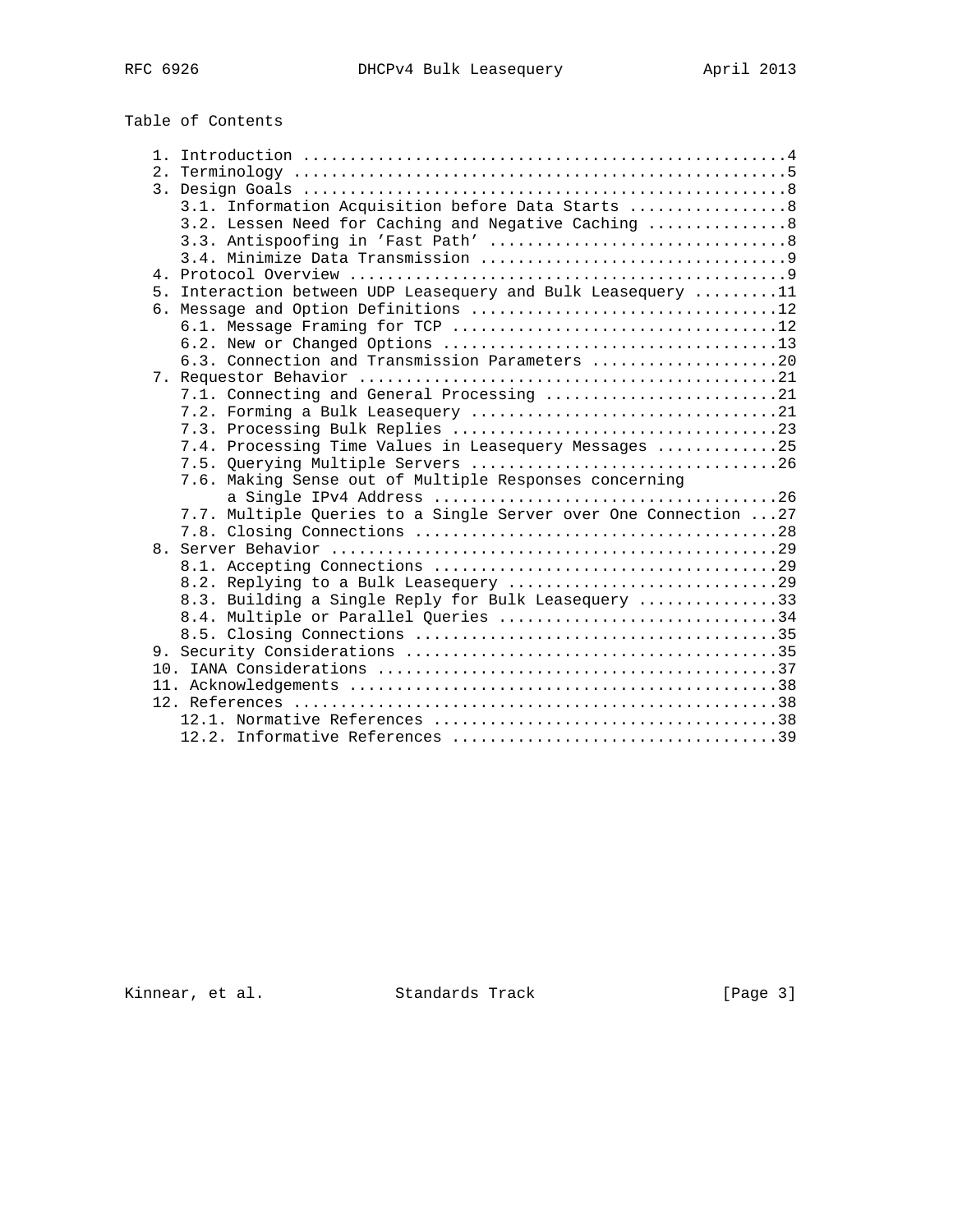## 1. Introduction

 DHCPv4 [RFC2131] [RFC2132] specifies a protocol for the assignment of IPv4 address and configuration information to IPv4 nodes. DHCPv4 servers maintain authoritative binding information.



Figure 1: Example DHCPv4 Configuration

 DHCPv4 relay agents receive DHCPv4 messages and frequently append a Relay Agent Information option [RFC3046] before relaying them to the configured DHCPv4 servers (see Figure 1). In this process, some relay agents also glean lease information sent by the server and cache it locally. This information is used for a variety of purposes. Two examples are prevention of spoofing attempts from the DHCPv4 clients and installation of routes. When a relay agent reboots, this information is frequently lost.

 The DHCPv4 Leasequery capability [RFC4388] extends the basic DHCPv4 capability to allow an external entity, such as a relay agent, to query a DHCPv4 server to rapidly recover lease state information about a particular IP address or client.

 The existing query types in Leasequery are typically data driven; the relay agent initiates the Leasequery when it receives data traffic from or to the client. This approach may not scale well when there are thousands of clients connected to the relay agent or when the relay agent has a need to rebuild its internal data store prior to processing traffic in one direction or another.

 Some applications require the ability to query the server without waiting for traffic from or to clients. This query capability, in turn, requires an underlying transport more suitable to the bulk transmission of data.

Kinnear, et al. Standards Track [Page 4]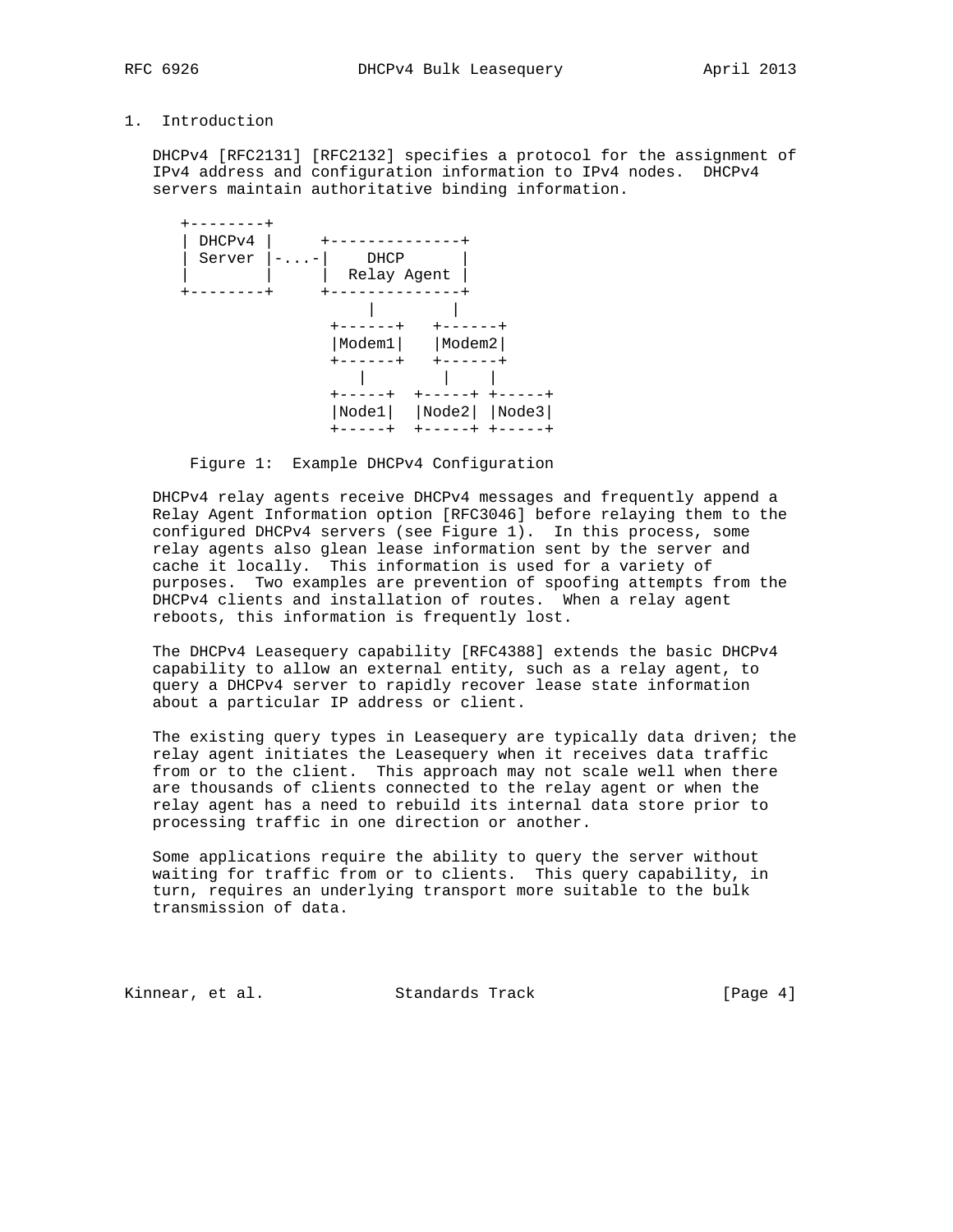This document extends the DHCPv4 Leasequery protocol [RFC4388] to add support for queries that address these additional requirements. There may be many thousands of DHCPv4 bindings returned as the result of a single request, so TCP [RFC4614] is specified for efficiency of data transfer. We define several additional query types, each of which can return multiple responses, in order to meet a variety of requirements.

2. Terminology

 The key words "MUST", "MUST NOT", "REQUIRED", "SHALL", "SHALL NOT", "SHOULD", "SHOULD NOT", "RECOMMENDED", "NOT RECOMMENDED", "MAY", and "OPTIONAL" in this document are to be interpreted as described in RFC 2119 [RFC2119].

This document uses the following terms:

o "absolute time"

 Absolute time is a 32-bit quantity containing the number of seconds since January 1, 1970.

o "access concentrator"

 An access concentrator is a router or switch at the broadband access provider's edge of a public broadband access network. This document assumes that the access concentrator includes the DHCPv4 relay agent functionality, for example, a CMTS (Cable Modem Termination System) in a cable environment or a DSLAM (Digital Subscriber Line Access Multiplexer) in a DSL environment.

o "active binding"

 An IP address with an active binding refers to an IP address that is currently associated with a DHCPv4 client where that DHCPv4 client has the right to use the IP address.

o "Bulk Leasequery"

 Bulk Leasequery involves requesting and receiving the existing DHCPv4 address binding information in an efficient manner.

o "clock skew"

 The clock skew for a Bulk Leasequery connection is the difference between the absolute time on a DHCPv4 server and the absolute time on the system where a requestor of a Bulk Leasequery is executing. It is not absolutely constant but is likely to vary only slowly.

Kinnear, et al. Standards Track [Page 5]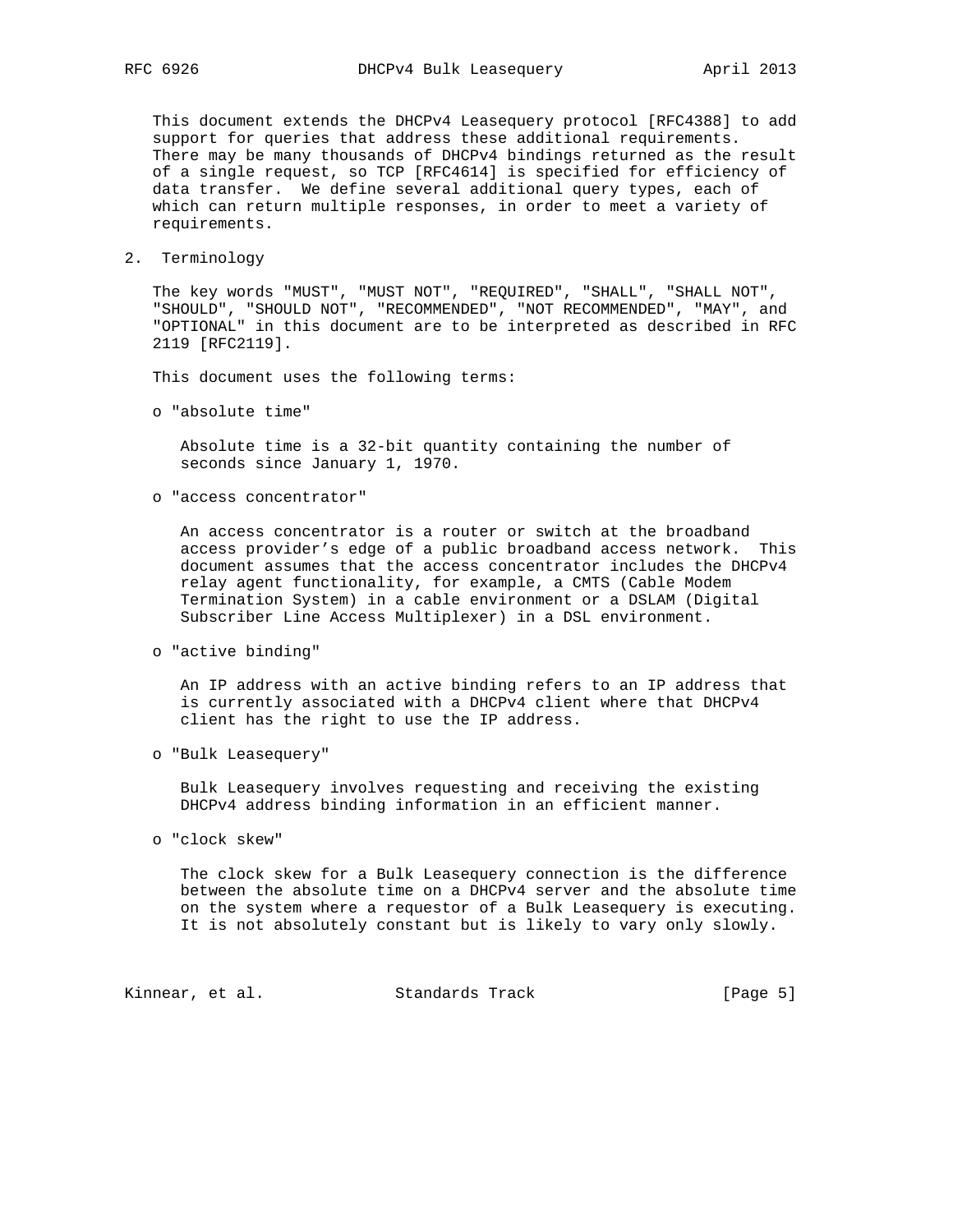It is possible that, when both systems run NTP, the clock skew is negligible; this is not only acceptable but desired.

 While it is easy to think that this can be calculated precisely after one message is received by a requestor from a DHCPv4 server, a more accurate value is derived from continuously examining the instantaneous value developed from each message received from a DHCPv4 server and using it to make small adjustments to the existing value held in the requestor.

o "Default VPN"

 A default VPN indicates that the address being described belongs to the set of addresses not part of any VPN (in other words, the normal address space operated on by DHCP). This includes Special Use IPv4 Addresses as defined in [RFC5735].

o "DHCPv4 client"

 A DHCPv4 client is an Internet node using DHCPv4 to obtain configuration parameters such as a network address.

o "DHCPv4 relay agent"

 A DHCPv4 relay agent is an agent that is neither a DHCPv4 client nor a DHCP server that transfers BOOTP and DHCPv4 messages between clients and servers residing on different subnets, per [RFC951] and [RFC1542].

o "DHCPv4 server"

 A DHCPv4 server is an Internet node that returns configuration parameters to DHCPv4 clients.

o "DSLAM"

DSLAM stands for Digital Subscriber Line Access Multiplexer.

o "downstream"

 Downstream refers to a direction away from the central part of a network and toward the edge. In a DHCPv4 context, this typically refers to a network direction that is away from the DHCPv4 server and toward the DHCPv4 client.

o "Global VPN"

Global VPN is another name for the default VPN.

Kinnear, et al. Standards Track [Page 6]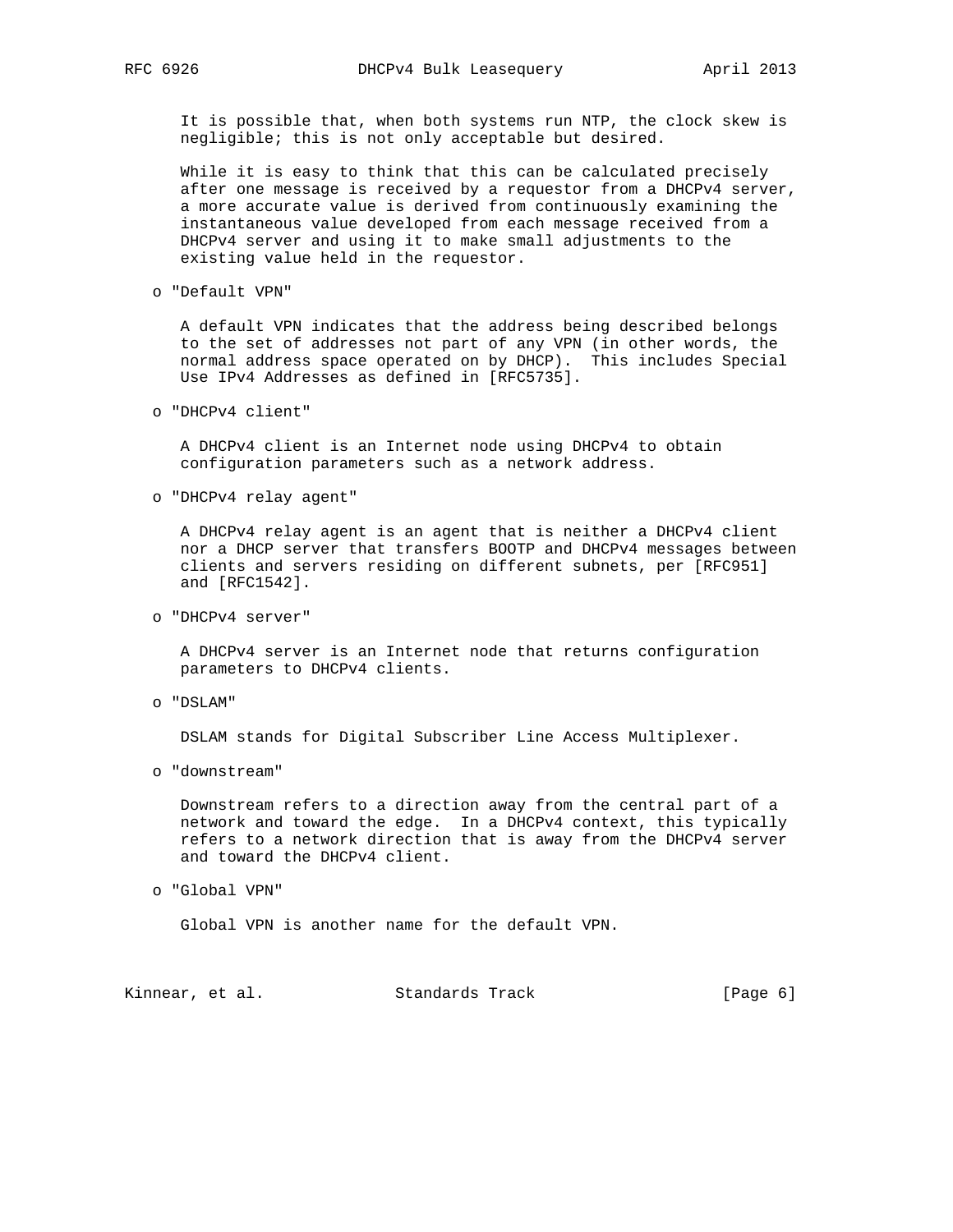In this document, the term "IP address" refers to an IPv4 IP address.

o "IP address binding"

 An IP address binding is the information that a DHCPv4 server keeps regarding the relationship between a DHCPv4 client and an IP address. This includes the identity of the DHCPv4 client and the expiration time, if any, of any lease that client has on a particular IP address. In some contexts, this may include information on IP addresses that are currently associated with DHCPv4 clients, and in others, it may also include IP addresses with no current association to a DHCPv4 client.

o "MAC address"

 In the context of a DHCPv4 message, a Media Access Control (MAC) address consists of the fields: hardware type "htype", hardware length "hlen", and client hardware address "chaddr".

o "upstream"

 Upstream refers to a direction toward the central part of a network and away from the edge. In a DHCPv4 context, this typically refers to a network direction that is away from the DHCPv4 client and toward the DHCPv4 server.

o "stable storage"

 Stable storage is used to hold information concerning IP address bindings (among other things) so that this information is not lost in the event of a failure that requires restart of the network element. DHCPv4 servers are typically expected to have high-speed access to stable storage, while relay agents and access concentrators usually do not have access to stable storage, although they may have periodic access to such storage.

o "xid"

 Transaction-id. The term "xid" refers to the DHCPv4 field containing the transaction-id of the message.

Kinnear, et al. Standards Track [Page 7]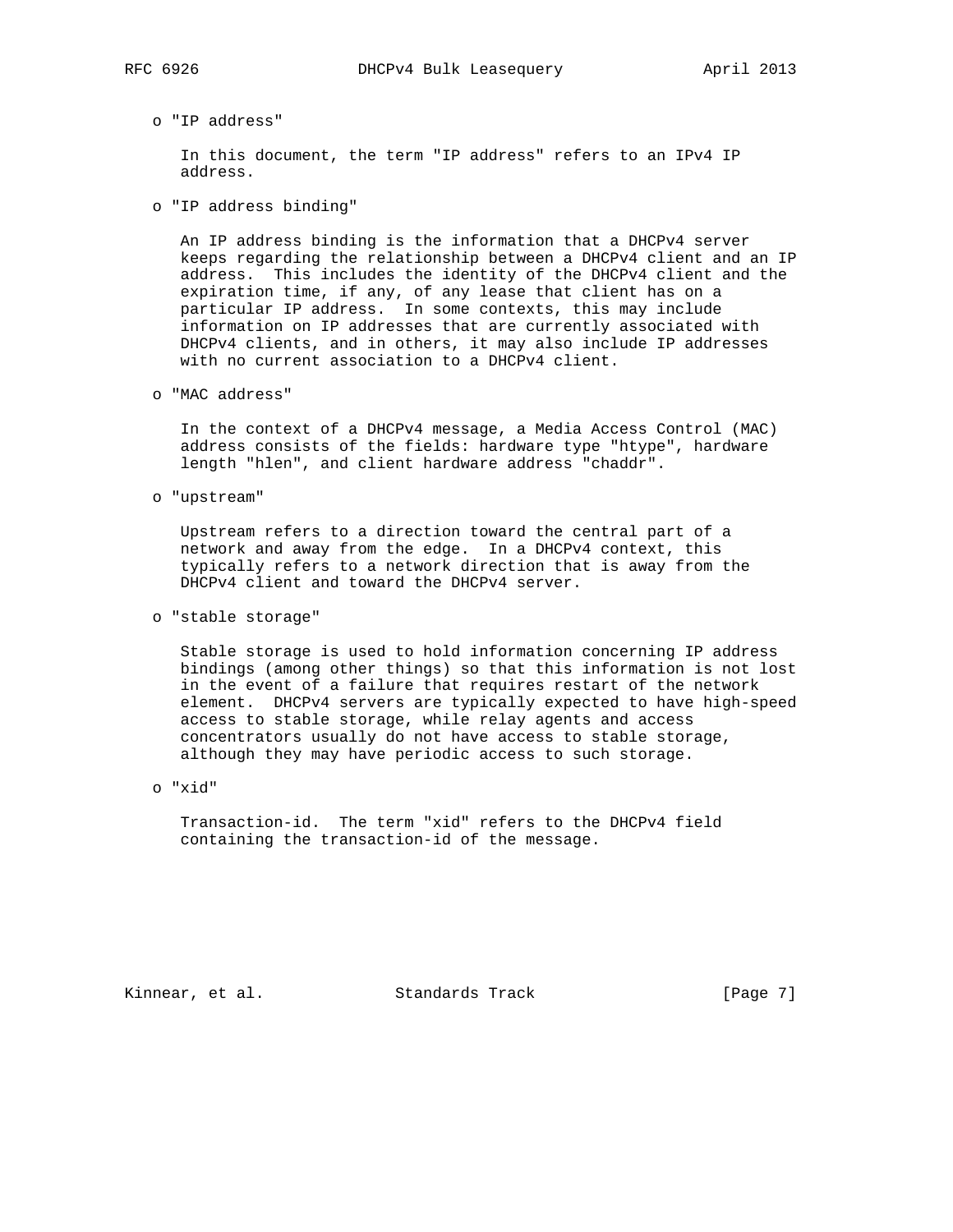#### 3. Design Goals

 The goal of this document is to provide a lightweight protocol for an access concentrator or other network element (such as a DHCP relay agent) to retrieve IP address binding information available in the DHCPv4 server. The protocol should also allow an access concentrator or DHCP relay agent to retrieve consolidated IP address binding information for either the entire access concentrator or a single connection/circuit. Throughout the discussion below, everything that applies to an access concentrator also applies to a DHCP relay agent.

3.1. Information Acquisition before Data Starts

 The existing data-driven approach required by [RFC4388] means that the Leasequeries can only be performed after an access concentrator receives data. To implement antispoofing, the concentrator must drop messages for each client until it gets lease information from the DHCPv4 server for that client. If an access concentrator finishes the Leasequeries before it starts receiving data, then there is no need to drop legitimate messages. In this way, outage time may be reduced.

3.2. Lessen Need for Caching and Negative Caching

 The result of a single Leasequery should be cached, whether that results in a positive or negative cache, in order to remember that the Leasequery was performed. This caching is required to limit the traffic imposed upon a DHCPv4 server by Leasequeries for information already received.

 These caches not only consume precious resources, they also need to be managed. Hence, they should be avoided as much as possible. One of the goals of the DHCPv4 Bulk Leasequery is to reduce the need for this sort of caching.

#### 3.3. Antispoofing in 'Fast Path'

 If antispoofing is not done in the fast path, it will become a bottleneck and may lead to denial of service of the access concentrator. The Leasequeries should make it possible to do antispoofing in the fast path.

Kinnear, et al. Standards Track [Page 8]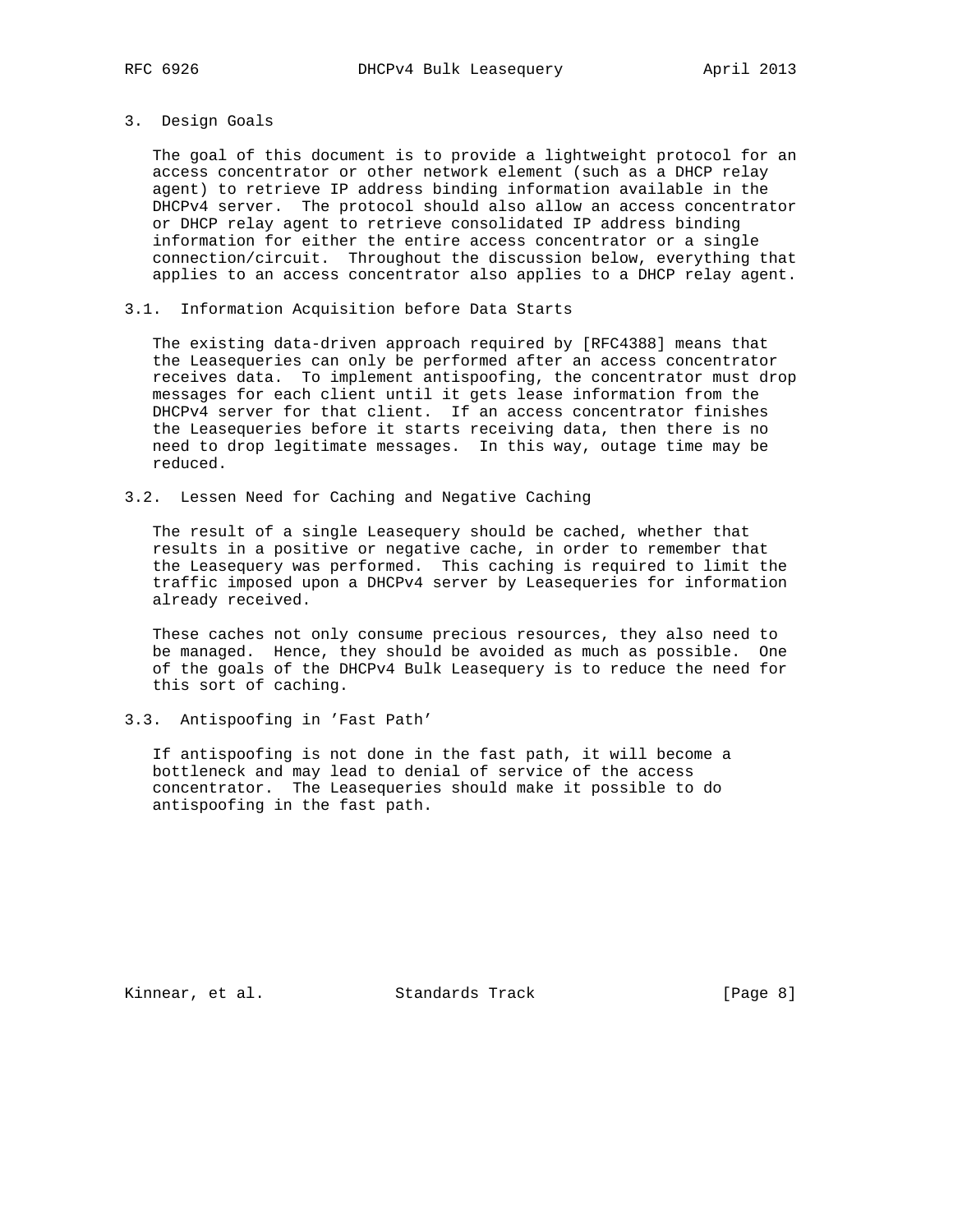## 3.4. Minimize Data Transmission

 It may be that a network element is able to periodically save its entire list of assigned IP addresses to some form of stable storage. In this case, it will wish to recover all of the updates to this information without duplicating the information it has recovered from its own stable storage.

 Bulk Leasequery allows the specification of a query-start-time as well as a query-end-time. Use of query times allows a network element that periodically commits information to stable storage to recover just what it lost since the last commit.

4. Protocol Overview

 The DHCPv4 Bulk Leasequery protocol is modeled on the existing individual DHCPv4 Leasequery protocol in [RFC4388] as well as related work on DHCPv6 Bulk Leasequery [RFC5460]. A Bulk Leasequery requestor opens a TCP connection to a DHCPv4 server using the DHCPv4 port 67. Note that this implies that the Leasequery requestor has server IP address(es) available via configuration or some other means and that it has unicast IP reachability to the DHCPv4 server. No relaying of Bulk Leasequery messages is specified.

 After establishing a connection, the requestor sends a DHCPBULKLEASEQUERY message over the connection.

 The server uses the message type and additional data in the DHCPv4 DHCPBULKLEASEQUERY message to identify any relevant bindings.

 In order to support some query types, servers may have to maintain additional data structures or otherwise be able to locate bindings that have been requested by the Leasequery requestor.

 Relevant bindings are returned in DHCPv4 messages with either the DHCPLEASEACTIVE message type for an IP address with a currently active lease or, in some situations, a DHCPLEASEUNASSIGNED message type for an IP address that is controlled by the DHCPv4 server but is not actively leased by a DHCPv4 client at the present time.

 The Bulk Leasequery protocol is designed to provide an external entity with information concerning existing DHCPv4 IPv4 address bindings managed by the DHCPv4 server. When complete, the DHCPv4 server will send a DHCPLEASEQUERYDONE message. If a connection is lost while processing a Bulk Leasequery, the Bulk Leasequery must be retried as there is no provision for determining the extent of data already received by the requestor for a Bulk Leasequery.

Kinnear, et al. Standards Track [Page 9]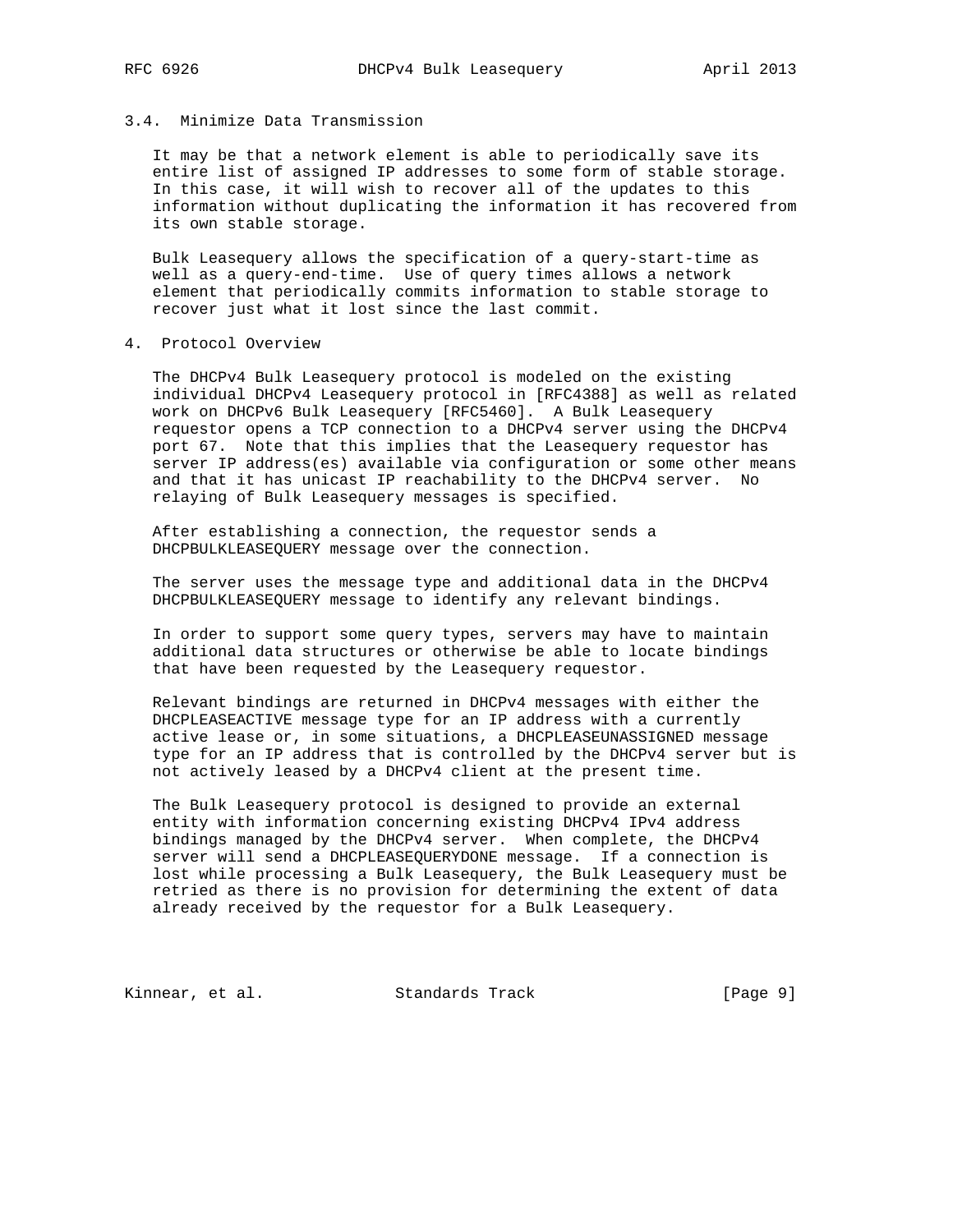Bulk Leasequery supports queries by MAC address and by Client Identifier in a way similar to [RFC4388]. The Bulk Leasequery protocol also adds several new queries.

o Query by Relay Identifier

 This query asks a server for the bindings associated with a specific relay agent; the relay agent is identified by a Relay Agent Identifier carried in a Relay-ID sub-option [RFC6925]. Relay agents can include this sub-option while relaying messages to DHCPv4 servers. Servers can retain the Relay-ID and associate it with bindings made on behalf of the relay agent's clients. The bindings returned are only those for DHCPv4 clients with a currently active binding.

o Query by Remote ID

 This query asks a server for the bindings associated with a relay agent Remote ID sub-option [RFC3046] value. The bindings returned are only those for DHCPv4 clients with a currently active binding.

o Query for All Configured IP Addresses

 This query asks a server for information concerning all IP addresses configured in that DHCPv4 server by specifying no other type of query. In this case, the bindings returned are for all configured IP addresses, whether or not they contain a currently active binding to a DHCPv4 client, since one point of this type of query is to update an existing database with changes after a particular point in time.

 Any of the above queries can be qualified by the specification of a query-start-time or a query-end-time (or both). When these timers are used as qualifiers, they indicate that a binding should be included if it changed on or after the query-start-time and on or before the query-end-time.

 In addition, any of the above queries can be qualified by the specification of a VPN-ID option [RFC6607] to select the VPN on which the query should be processed. The VPN-ID option is also extended to allow queries across all available VPNs. In the absence of any VPN- ID option, only the default (global) VPN is used to satisfy the query.

Kinnear, et al. Standards Track [Page 10]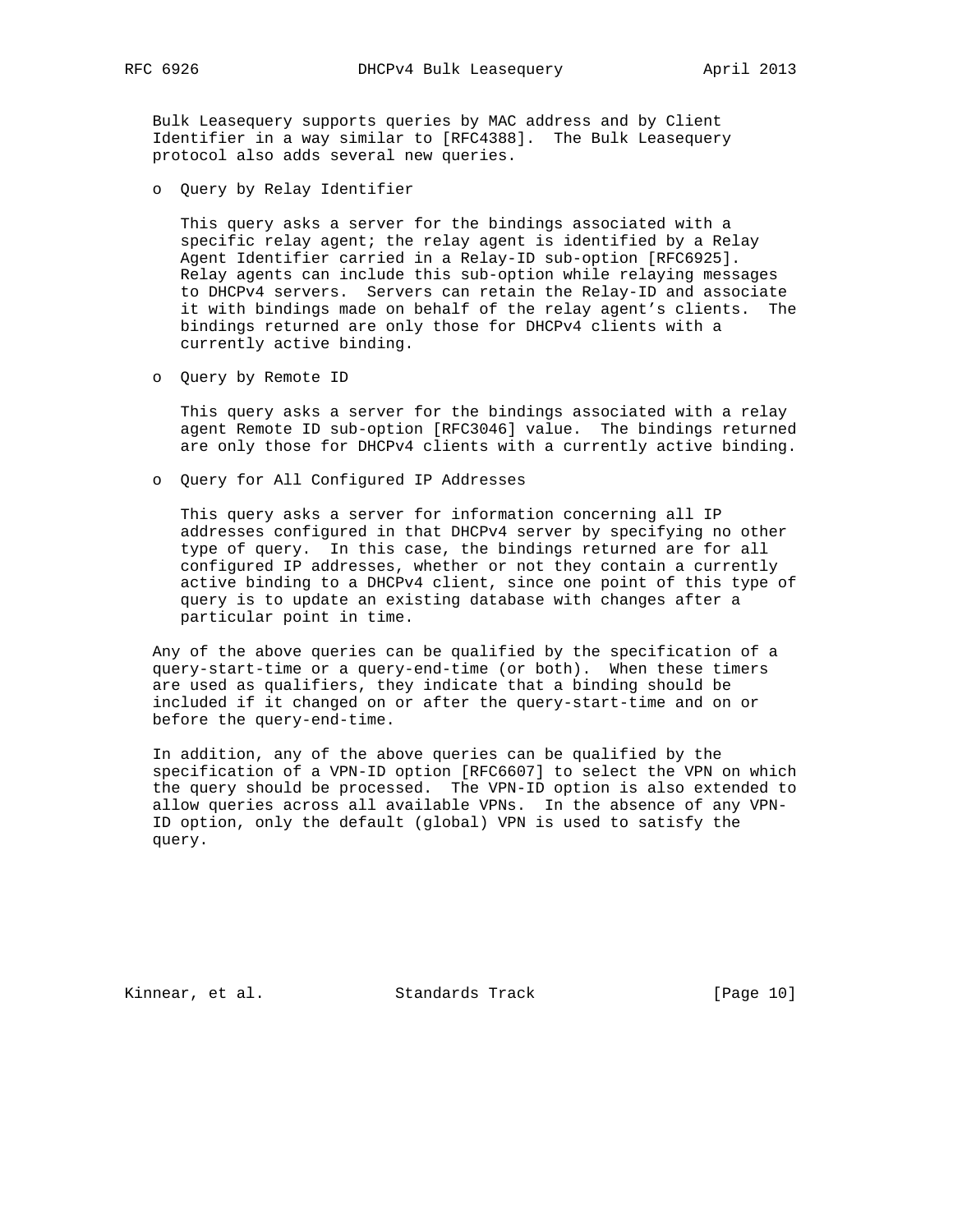## 5. Interaction between UDP Leasequery and Bulk Leasequery

 Bulk Leasequery can be seen as an extension of the existing UDP Leasequery protocol [RFC4388]. This section clarifies the relationship between the two protocols.

 The Bulk Leasequery TCP connection is only designed to handle the DHCPBULKLEASEQUERY request. It is not intended as an alternative DHCPv4 communication option for clients seeking other DHCPv4 services. DHCPv4 address allocation could not be performed over a TCP connection in any case, as a TCP connection requires an IP address and no IPv4 address exists prior to a successful DHCPv4 address allocation exchange. In addition, the existing DHCPv4 UDP transmission regime is implemented in untold millions of devices deployed worldwide, and complicating DHCPv4 services with alternative transmission approaches (even if it were possible) would be worse than any perceived benefit to doing so.

 Two of the query types introduced in the UDP Leasequery protocol can be used in the Bulk Leasequery protocol -- Query by MAC address and Query by Client-identifier.

 The contents of the reply messages are similar between the existing UDP Leasequery protocol and the Bulk Leasequery protocol, though more information is returned in the Bulk Leasequery messages.

 One change in behavior for these existing queries is required when Bulk Leasequery is used. Sections 6.1, 6.4.1, and 6.4.2 of [RFC4388] specify the use of an associated-ip option in DHCPLEASEACTIVE messages in cases where multiple bindings were found. When Bulk Leasequery is used, this mechanism is not necessary; a server returning multiple bindings simply does so directly as specified in this document. The associated-ip option MUST NOT appear in Bulk Leasequery replies.

 Implementors should note that the TCP message framing defined in Section 6.1 is not compatible with the UDP message format. If a TCP framed request is sent as a UDP message, it may not be valid, because protocol fields will be offset by the message-size prefix.

Kinnear, et al. Standards Track [Page 11]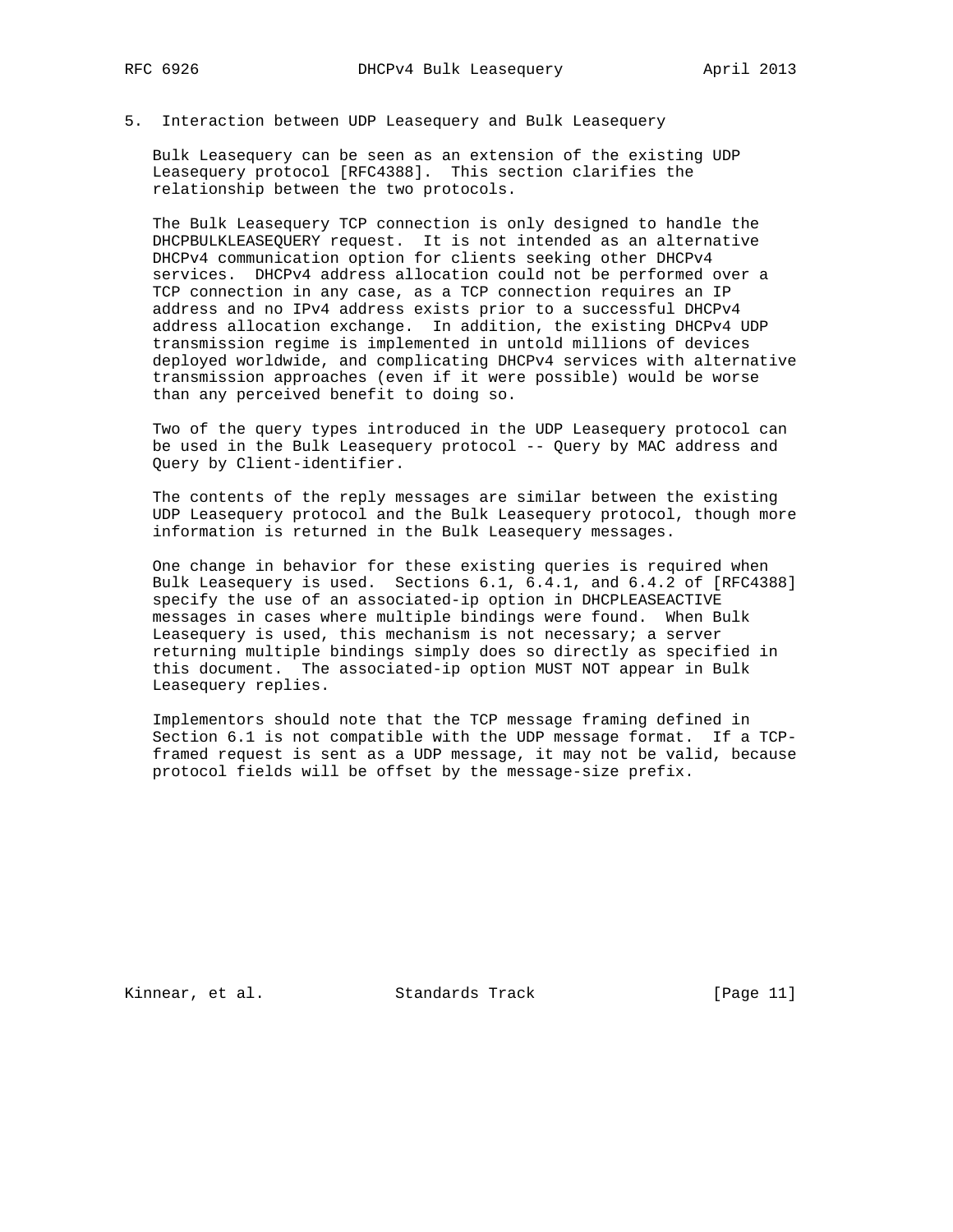## 6. Message and Option Definitions

6.1. Message Framing for TCP

 The use of TCP for the Bulk Leasequery protocol permits multiple messages to be sent from one end of the connection to the other without requiring a request/response paradigm as does UDP DHCPv4 [RFC2131]. The receiver needs to be able to determine the size of each message it receives. Two octets containing the message size in network byte order are prepended to each DHCPv4 message sent on a Bulk Leasequery TCP connection. The two message-size octets 'frame' each DHCPv4 message.

The maximum message size is 65535 octets.

 $0$  and  $1$  and  $2$  3 0 1 2 3 4 5 6 7 8 9 0 1 2 3 4 5 6 7 8 9 0 1 2 3 4 5 6 7 8 9 0 1 +-+-+-+-+-+-+-+-+-+-+-+-+-+-+-+-+-+-+-+-+-+-+-+-+-+-+-+-+-+-+-+-+ | message-size | op (1) | htype (1) | +-+-+-+-+-+-+-+-+-+-+-+-+-+-+-+-+-+-+-+-+-+-+-+-+-+-+-+-+-+-+-+-+ | hlen (1) | hops (1) | .... | +---------------+---------------+ + | | . remainder of DHCPv4 message, . from Figure 1 of [RFC2131] . . . . (variable) . | | +-+-+-+-+-+-+-+-+-+-+-+-+-+-+-+-+-+-+-+-+-+-+-+-+-+-+-+-+-+-+-+-+

 message-size the number of octets in the message that follows, as a 16-bit unsigned integer in network byte order.

All other fields are as specified in DHCPv4 [RFC2131].

Figure 2: Format of a DHCPv4 Message in TCP

 The intent in using this format is that code that currently knows how to deal with sending or receiving a message in [RFC2131] format will easily be able to deal with the message contained in the TCP framing.

Kinnear, et al. Standards Track [Page 12]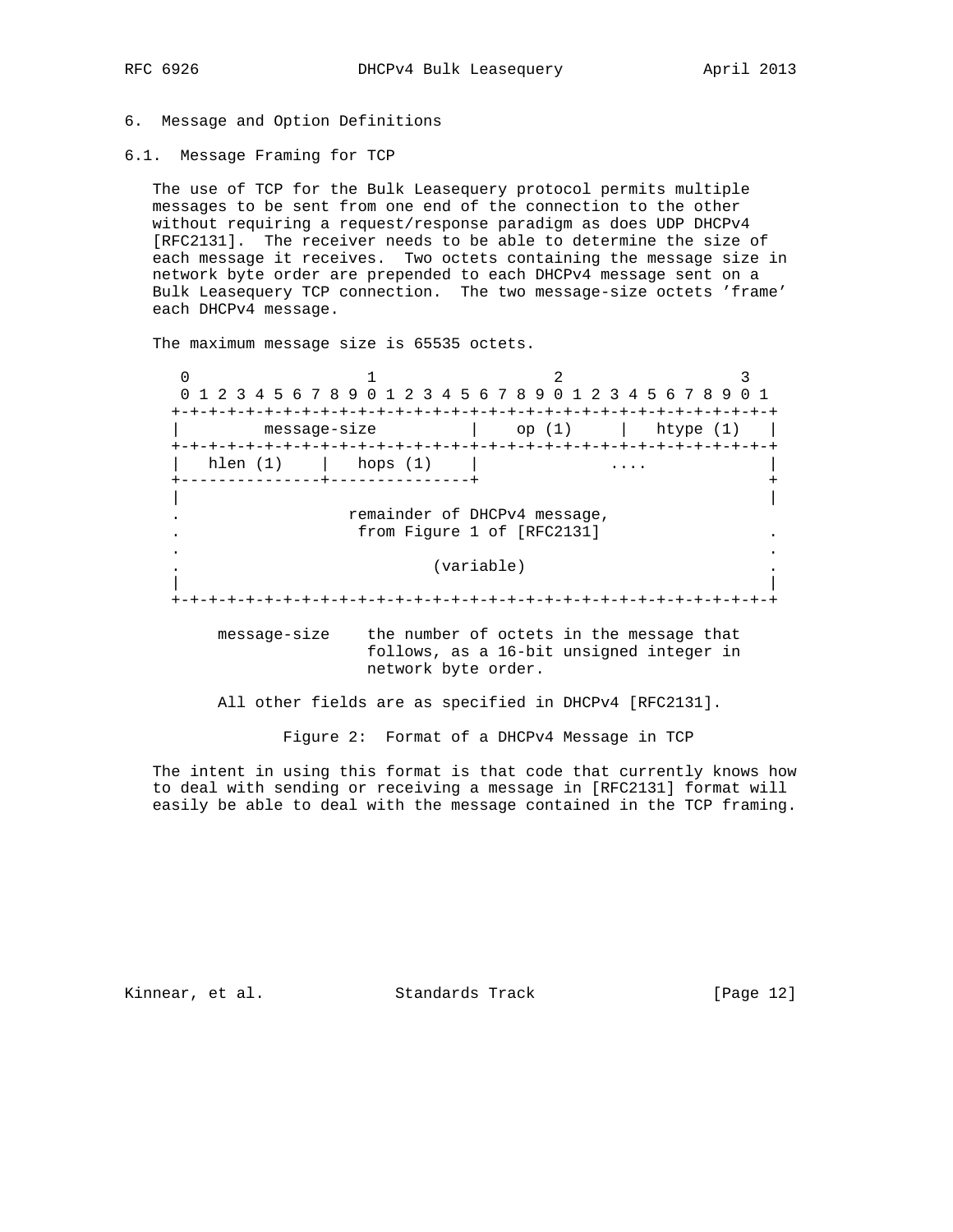## 6.2. New or Changed Options

 The existing messages DHCPLEASEUNASSIGNED and DHCPLEASEACTIVE are used as the value of the dhcp-message-type option to indicate an IP address that is currently not leased or currently leased to a DHCPv4 client, respectively [RFC4388].

 Additional options have also been defined to enable the Bulk Leasequery protocol to communicate useful information to the requestor.

## 6.2.1. dhcp-message-type

 The dhcp-message-type option (option 53) from Section 9.6 of [RFC2132] requires new values. The values of these message types are shown below in an extension of the table from Section 9.6 of [RFC2132]:

|    | Value | Message Type |                    |
|----|-------|--------------|--------------------|
|    |       |              |                    |
| 14 |       |              | DHCPBULKLEASEOUERY |
| 15 |       |              | DHCPLEASEOUERYDONE |

## 6.2.2. status-code

 The status-code option allows a machine-readable value to be returned regarding the status of a DHCPBULKLEASEQUERY request.

 This option has two possible scopes when used with Bulk Leasequery, depending on the context in which it appears. It refers to the information in a single Leasequery reply if the value of the dhcp message-type is DHCPLEASEACTIVE or DHCPLEASEUNASSIGNED. It refers to the message stream related to an entire request if the value of the dhcp-message-type is DHCPLEASEQUERYDONE.

 The code for this option is 151. The length of this option is a minimum of 1 octet.

| Code | Tien | Status<br>Code<br>-------+------+------+------+------+ | Status<br>Message |                                        |
|------|------|--------------------------------------------------------|-------------------|----------------------------------------|
|      |      | ------+------+------+------+-------+                   |                   | $151$   n+1   status   s1   s2      sn |

Kinnear, et al. Standards Track [Page 13]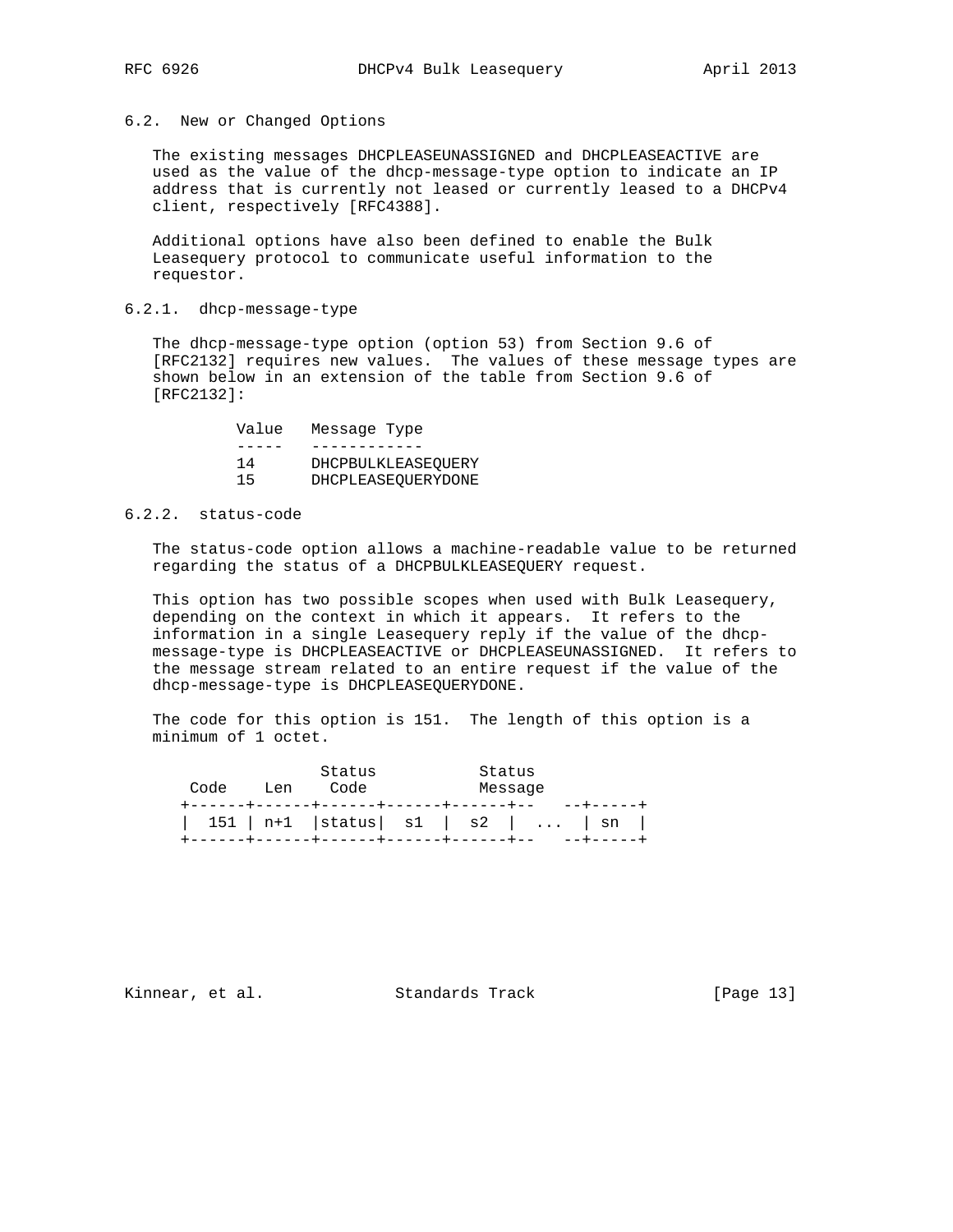The status-code is indicated in one octet as defined in the table below. The Status Message is an optional UTF-8-encoded text string suitable for display to an end user. This text string MUST NOT contain a termination character (e.g., a null). The Len field describes the length of the Status Message without any terminator character. Null characters MUST NOT appear in the Status Message string, and it is a protocol violation for them to appear in any position in the Status Message, including at the end.

| Name       |  | Status Code Description                                                                                                                                                                         |
|------------|--|-------------------------------------------------------------------------------------------------------------------------------------------------------------------------------------------------|
| Success    |  | 000 Success. Also signaled by absence of                                                                                                                                                        |
|            |  | a status-code option.                                                                                                                                                                           |
| UnspecFail |  | 001 Failure, reason unspecified.                                                                                                                                                                |
|            |  | QueryTerminated 002 Indicates that the server is unable to<br>perform a query or has prematurely terminated<br>the query for some reason (which should be<br>communicated in the text message). |
|            |  | MalformedOuery 003 The query was not understood.                                                                                                                                                |
| NotAllowed |  | 004 The query or request was understood but was<br>not allowed in this context.                                                                                                                 |

 A status-code option MAY appear in the options field of a DHCPv4 message. If the status-code option does not appear, it is assumed that the operation was successful. The status-code option SHOULD NOT appear in a message that is successful unless there is some text string that needs to be communicated to the requestor.

6.2.3. base-time

 The base-time option is the current time the message was created to be sent by the DHCPv4 server to the requestor of the Bulk Leasequery. This MUST be an absolute time. All of the other time-based options in the reply message are relative to this time, including the dhcp lease-time [RFC2132] and client-last-transaction-time [RFC4388]. This time is in the context of the DHCPv4 server that placed this option in a message.

This is an unsigned integer in network byte order.

Kinnear, et al. Standards Track [Page 14]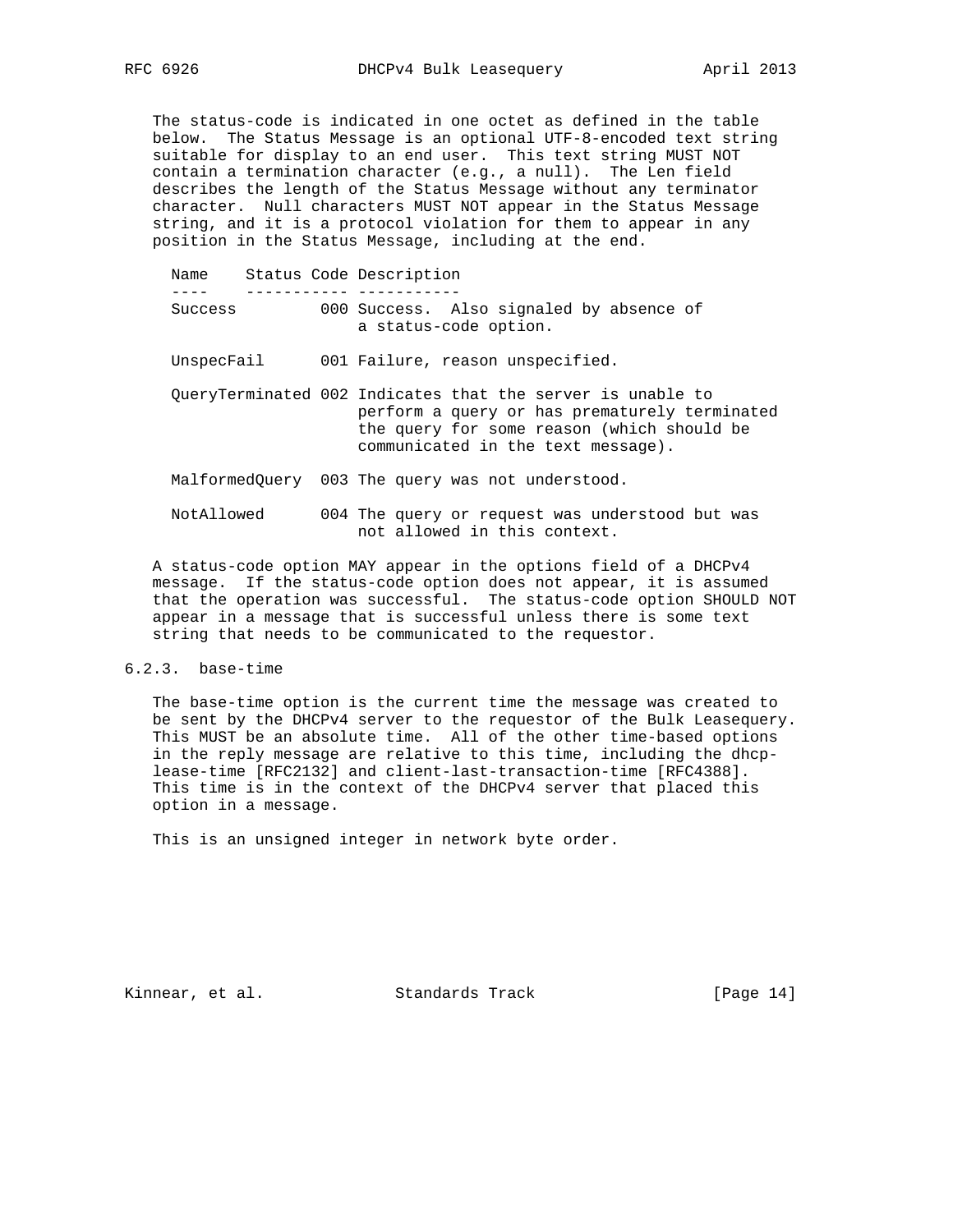The code for this option is 152. The length of this option is 4 octets.

|          |                                        | DHCPv4 Server |  |
|----------|----------------------------------------|---------------|--|
| Code Len |                                        | base-time     |  |
|          | +-----+----+-----+-----+----+----+---- |               |  |
|          | 152   4   t1   t2   t3   t4            |               |  |
|          | +-----+----+-----+-----+----+----+---- |               |  |

#### 6.2.4. start-time-of-state

 The start-time-of-state option allows the receiver to determine the time at which the IP address made the transition into its current state.

 This MUST NOT be an absolute time, which is equivalent to saying that this MUST NOT be an absolute number of seconds since January 1, 1970. Instead, this MUST be the unsigned integer number of seconds from the time the IP address transitioned its current state to the time specified in the base-time option in the same message.

This is an unsigned integer in network byte order.

 The code for this option is 153. The length of this option is 4 octets.

|          | Seconds in the past                    |
|----------|----------------------------------------|
| Code Len | from base-time                         |
|          | +-----+-----+-----+-----+-----+----+-  |
|          | 153   4   t1   t2   t3   t4            |
|          | +-----+-----+-----+-----+------+----+- |

#### 6.2.5. query-start-time

 The query-start-time option specifies a start query time to the DHCPv4 server. If specified, only bindings that have changed on or after the query-start-time should be included in the response to the query.

 The requestor MUST determine the query-start-time using lease information it has received from the DHCPv4 server. This MUST be an absolute time in the DHCPv4 server's context (see Section 7.4).

 Typically (though this is not a requirement), the query-start-time option will contain the value most recently received in a base-time option by the requestor, as this will indicate the last successful communication with the DHCP server.

Kinnear, et al. Standards Track [Page 15]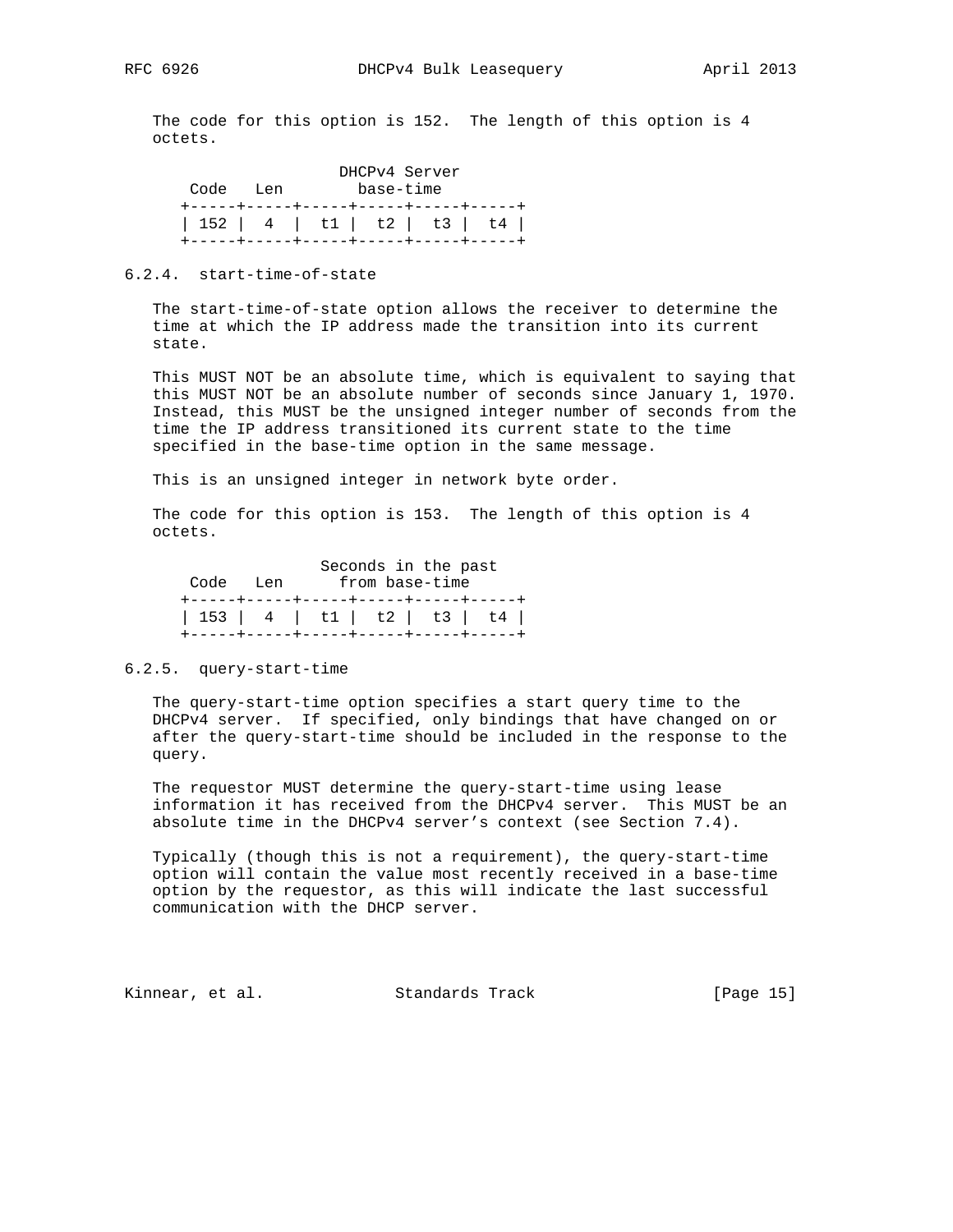This MUST be an absolute time.

This is an unsigned integer in network byte order.

 The code for this option is 154. The length of this option is 4 octets.

|                                                                         |  | DHCPv4 Server    |                       |
|-------------------------------------------------------------------------|--|------------------|-----------------------|
| Code Len                                                                |  | query-start-time |                       |
| 154   4   t1   t2   t3   t4  <br>+-----+----+-----+-----+----+----+---- |  |                  | ---+-----+----+-----+ |

#### 6.2.6. query-end-time

 The query-end-time option specifies an end query time to the DHCPv4 server. If specified, only bindings that have changed on or before the query-end-time should be included in the response to the query.

 The requestor MUST determine the query-end-time based on lease information it has received from the DHCPv4 server. This MUST be an absolute time in the context of the DHCPv4 server.

 In the absence of information to the contrary, the requestor SHOULD assume that the time context of the DHCPv4 server is identical to the time context of the requestor (see Section 7.4).

This is an unsigned integer in network byte order.

 The code for this option is 155. The length of this option is 4 octets.

|          | DHCPv4 Server                        |  |
|----------|--------------------------------------|--|
| Code Len | query-end-time                       |  |
|          | +-----+-----+-----+-----+-----+----- |  |
|          | 155   4   t1   t2   t3   t4          |  |
|          | +-----+-----+-----+-----+-----+----+ |  |

Kinnear, et al. Standards Track [Page 16]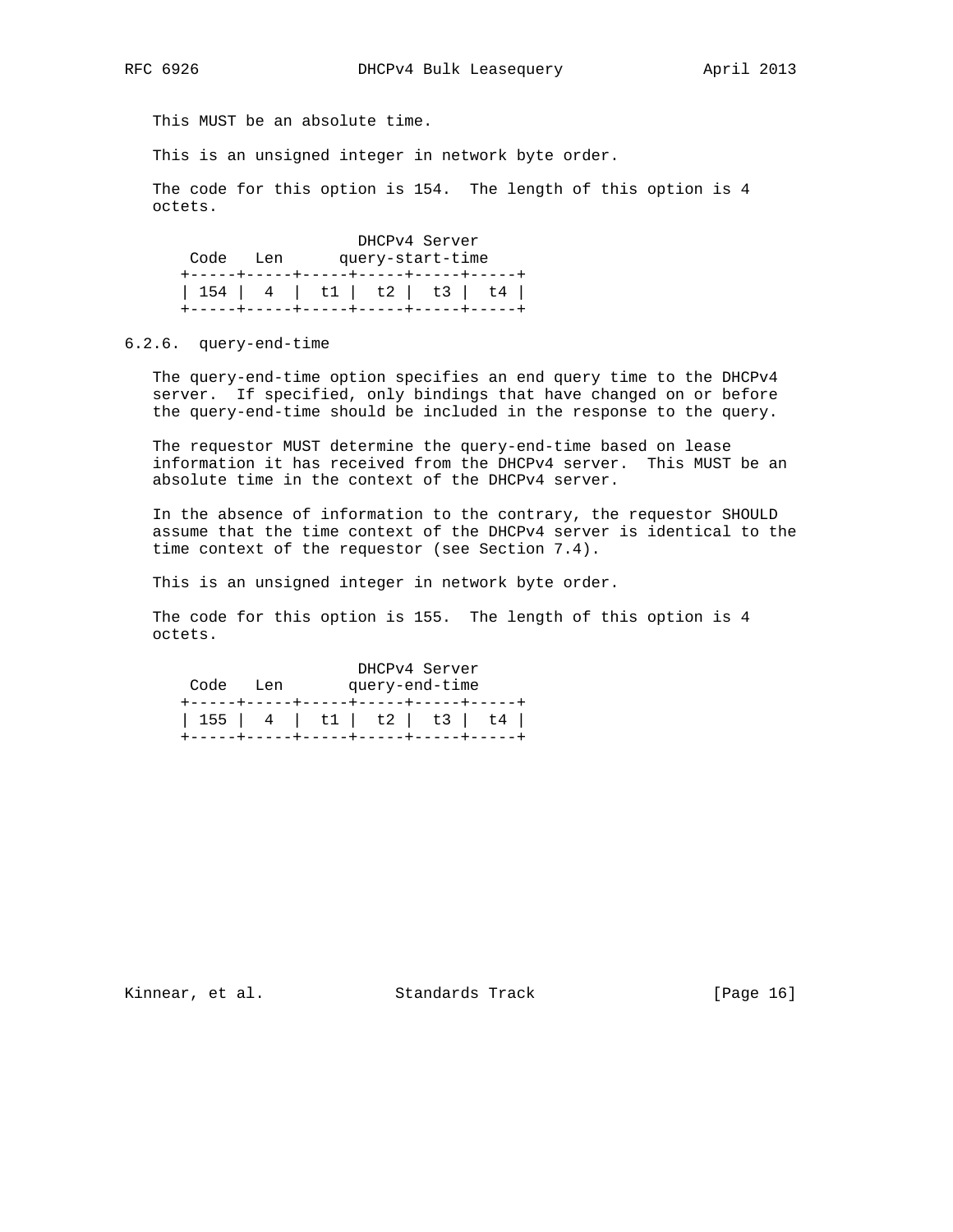## 6.2.7. dhcp-state

 The dhcp-state option allows greater detail to be returned than allowed by the DHCPLEASEACTIVE and DHCPLEASEUNASSIGNED message types.

 The code for this option is 156. The length of this option is 1 octet.

 $0$  and  $1$  2 0 1 2 3 4 5 6 7 8 9 0 1 2 3 4 5 6 7 8 9 0 1 2 3 +-+-+-+-+-+-+-+-+-+-+-+-+-+-+-+-+-+-+-+-+-+-+-+-+ | 156 | Length | State | +-+-+-+-+-+-+-+-+-+-+-+-+-+-+-+-+-+-+-+-+-+-+-+-+

156 The option code.

Length The option length, 1 octet.

State The state of the IP address.

 Value State ----- -----

| AVAILABLE | Address is available to local DHCPv4 server    |
|-----------|------------------------------------------------|
| ACTIVE    | Address is assigned to a DHCPv4 client         |
| EXPIRED   | Lease has expired                              |
| RELEASED  | Lease has been released by DHCPv4 client       |
| ABANDONED | Server or client flagged address as unusable   |
| RESET     | Lease was freed by some external agent         |
| REMOTE    | Address is available to a remote DHCPv4 server |
|           | TRANSITIONING Address is moving between states |
|           |                                                |

 Note that some of these states may be transient and may not appear in normal use. A DHCPv4 server MUST implement at least the AVAILABLE and ACTIVE states and SHOULD implement at least the ABANDONED and RESET states.

 Note the states AVAILABLE and REMOTE are relative to the current server. An address that is available to the current server should show AVAILABLE on that server, and if another server is involved with that address as well, it should show as REMOTE on that other server.

 The dhcp-state option SHOULD contain ACTIVE when it appears in a DHCPLEASEACTIVE message. A DHCPv4 server MAY choose to not send a dhcp-state option in a DHCPLEASEACTIVE message, and a requestor SHOULD assume that the dhcp-state is ACTIVE if no dhcp-state option appears in a DHCPLEASEACTIVE message.

Kinnear, et al. Standards Track [Page 17]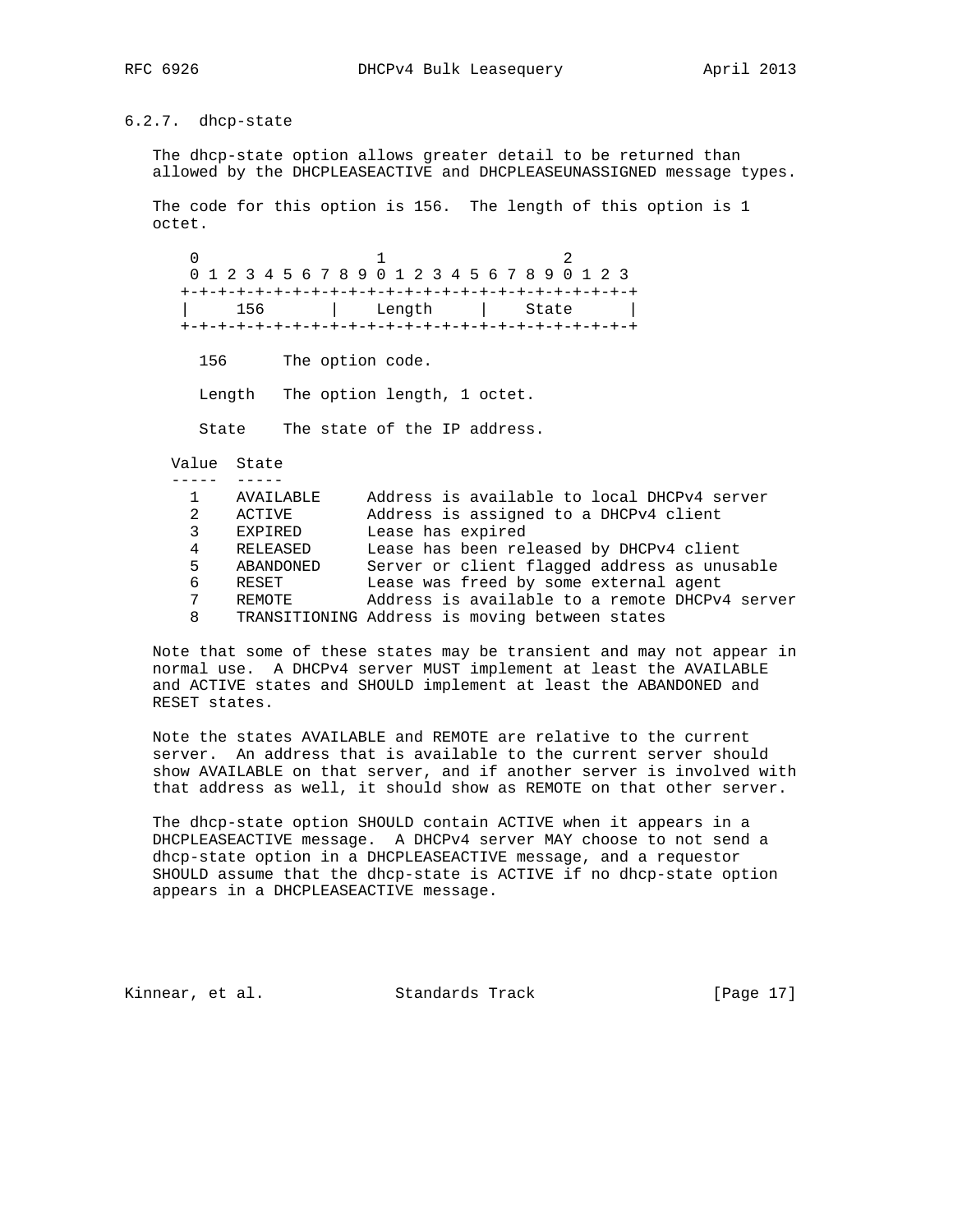The reference to local and remote relate to possible use in an environment that includes multiple servers cooperating to provide an increased availability solution. In this case, an IP address with the state of AVAILABLE is available to the local server, while one with the state of REMOTE is available to a remote server. Usually, an IP address that is AVAILABLE on one server would be REMOTE on any remote server. The TRANSITIONING state is also likely to be useful in multiple server deployments, where sometimes one server must interlock a state change with one or more other servers. Should a Bulk Leasequery need to send information concerning the state of the IP address during this period, it SHOULD use the TRANSITIONING state, since the IP address is likely to be neither ACTIVE or AVAILABLE.

 There is no requirement for the state of an IP address to transition in a well-defined way from state to state. To put this another way, you cannot draw a simple state transition graph for the states of an IP address, and the requestor of a Leasequery MUST NOT depend on one certain state always following a particular previous state. While a state transition diagram can be drawn, it would be fully connected and therefore conveys no useful information. Every state can (at times) follow every other state.

#### 6.2.8. data-source

 The data-source option contains information about the source of the data in a DHCPLEASEACTIVE or a DHCPLEASEUNASSIGNED message. It SHOULD be used when there are two or more servers that might have information about a particular IP address binding. Frequently, two servers work together to provide an increased availability solution for the DHCPv4 service, and in these cases, both servers will respond to Bulk Leasequery requests for the same IP address. When one server is working with another server and both may respond with information about the same IP address, each server SHOULD return the data-source option with the other information provided about the IP address.

 The data contained in this option will allow an external process to better discriminate between the information provided by each of the servers servicing this IPv4 address.

Kinnear, et al. Standards Track [Page 18]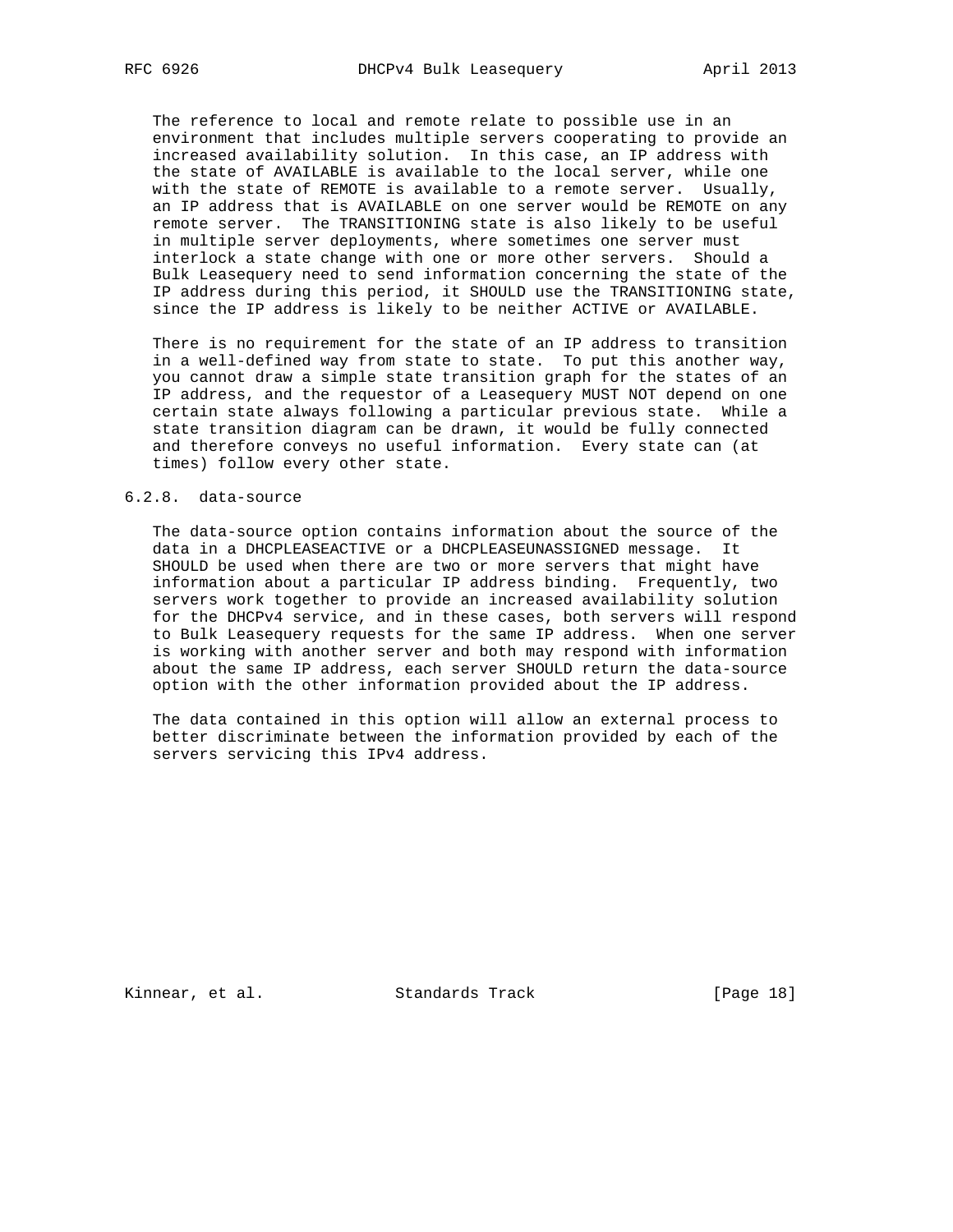The code for this option is 157. The length of this option is 1 octet.

 $0$  and  $1$  and  $2$  0 1 2 3 4 5 6 7 8 9 0 1 2 3 4 5 6 7 8 9 0 1 2 3 +-+-+-+-+-+-+-+-+-+-+-+-+-+-+-+-+-+-+-+-+-+-+-+-+ | 157 | Length | Flags | +-+-+-+-+-+-+-+-+-+-+-+-+-+-+-+-+-+-+-+-+-+-+-+-+ 157 The option code. Length The option length, 1 octet. Flags The source information for this message. 0 1 2 3 4 5 6 7 +-+-+-+-+-+-+-+-+  $|$  UNA  $|R|$  +-+-+-+-+-+-+-+-+ R: REMOTE flag remote = 1  $local = 0$ 

UNA: UNASSIGNED

 The REMOTE flag is used to indicate where the most recent change of state (or other interesting change) concerning this IPv4 address took place. If the value is local, then the change took place on the server from which this message was transmitted. If the value is remote, then the change took place on some other server and was made known to the server from which this message was transmitted.

 If this option was requested and it doesn't appear, the requestor MUST consider that the data-source was local.

Unassigned bits MUST be ignored.

Kinnear, et al. Standards Track [Page 19]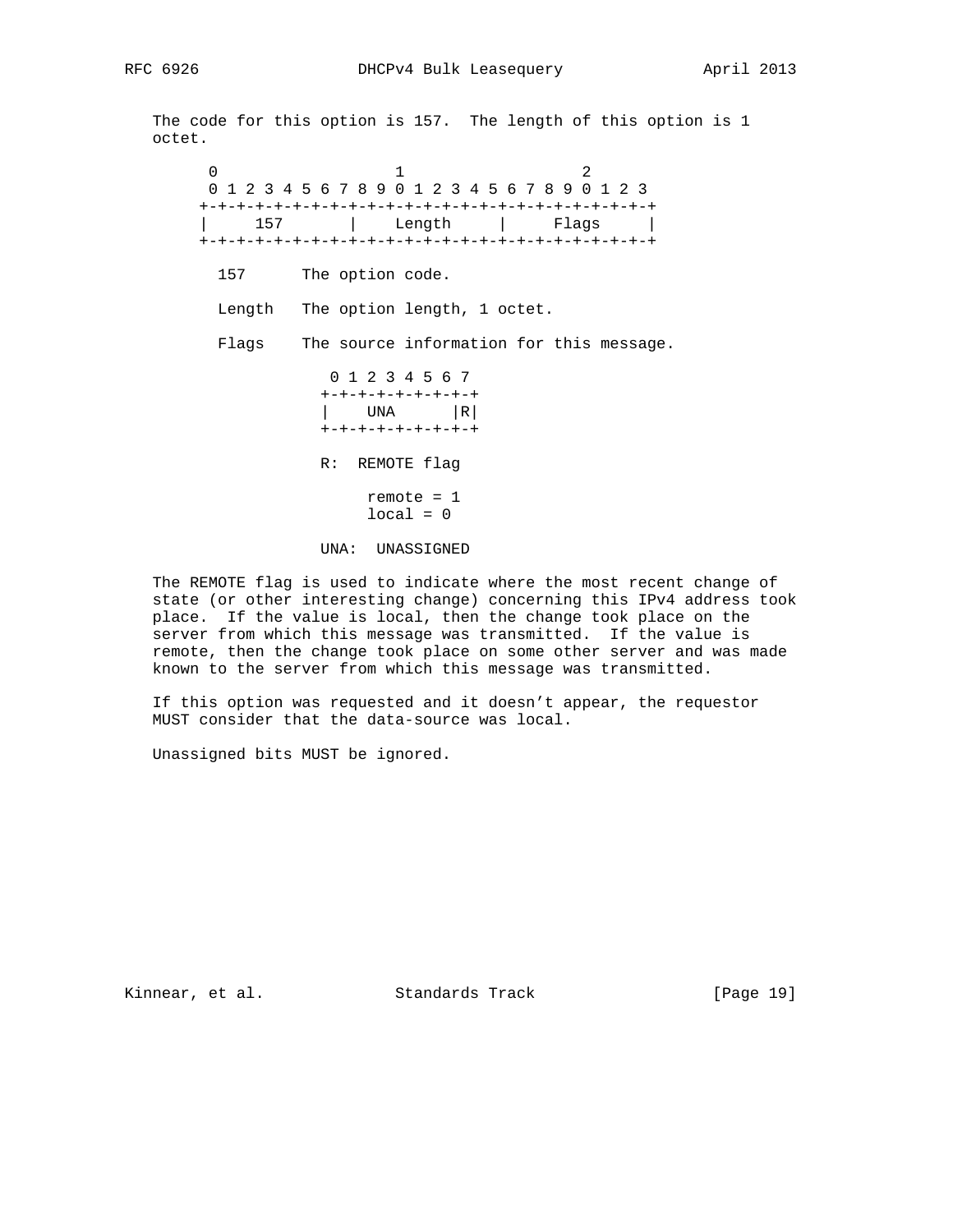6.2.9. Virtual Subnet Selection Type and Information

 All of the (sub-)options defined in [RFC6607] carry identical payloads, consisting of a type and additional VSS (Virtual Subnet Selection) information. The existing table is extended (see below) with a new type 254 to allow specification of a type code that indicates that all VPNs are to be used to process the Bulk Leasequery.

|                                     | Type VSS Information Format                                                                                                                                      |
|-------------------------------------|------------------------------------------------------------------------------------------------------------------------------------------------------------------|
| $\Omega$<br>$1 \quad \cdots$<br>255 | Network Virtual Terminal (NVT) ASCII VPN identifier<br>RFC 2685 VPN-ID<br>$CHANGED$ -> 2-253 Unassigned<br>NEW -> 254 All VPNs (wildcard)<br>Global, default VPN |
|                                     |                                                                                                                                                                  |

6.3. Connection and Transmission Parameters

 DHCPv4 servers that support Bulk Leasequery SHOULD listen for incoming TCP connections on the DHCPv4 server port 67. Implementations MAY offer to make the incoming port configurable, but port 67 MUST be the default. Requestors SHOULD make TCP connections to port 67 and MAY offer to make the destination server port configurable.

 This section presents a table of values used to control Bulk Leasequery behavior, including recommended defaults. Implementations MAY make these values configurable. However, configuring too-small timeout values may lead to harmful behavior both to this application as well as to other traffic in the network. As a result, timeout values smaller than the default values are NOT RECOMMENDED.

| Parameter         |    | Default Description                                                                                                |
|-------------------|----|--------------------------------------------------------------------------------------------------------------------|
|                   |    | BULK LO DATA TIMEOUT 300 secs Bulk Leasequery data timeout<br>for both client and server<br>(see Sections 7 and 8) |
| BULK LO MAX CONNS | 10 | Max Bulk Leasequery TCP connections<br>at the server side (see Section 8.1)                                        |

Kinnear, et al. Standards Track [Page 20]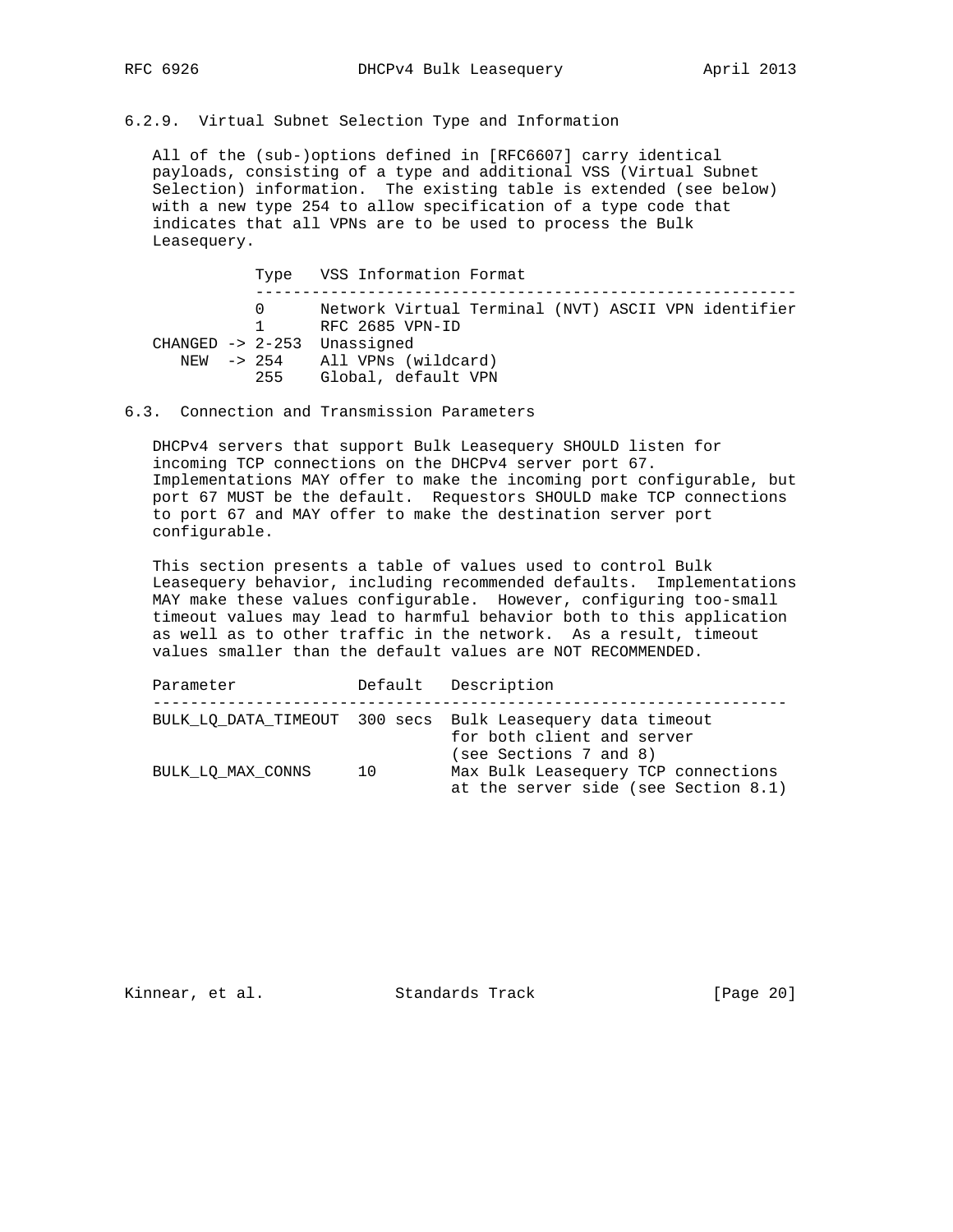#### 7. Requestor Behavior

7.1. Connecting and General Processing

 A requestor attempts to establish a TCP connection to a DHCPv4 server in order to initiate a Leasequery exchange. If the attempt fails, the requestor MAY retry.

 If Bulk Leasequery is terminated prematurely by a DHCPLEASEQUERYDONE with a status-code option with a status code of QueryTerminated or by the failure of the connection over which it was being submitted, the requestor MAY retry the request after the creation of a new connection.

 Messages from the DHCPv4 server come as multiple responses to a single DHCPBULKLEASEQUERY message. Thus, each DHCPBULKLEASEQUERY request MUST have an xid (transaction-id) unique on the connection on which it is sent. All of the messages that come as a response to that message will contain the same xid as the request. The xid allows the data-streams of two different DHCPBULKLEASEQUERY requests to be demultiplexed by the requestor.

#### 7.2. Forming a Bulk Leasequery

 Bulk Leasequery is designed to create a connection that will transfer the state of some subset (or possibly all) of the IP address bindings from the DHCPv4 server to the requestor. The DHCPv4 server will send all of the requested IPv4 address bindings across this connection with minimal delay after it receives the request. In this context, "all IP address binding information" means information about all IPv4 addresses configured within the DHCPv4 server that meet the specified query criteria. For some query criteria, this may include IP address binding information for IP addresses that may not now have or ever have had an association with a specific DHCPv4 client.

 To form the Bulk query, a DHCPv4 request is constructed with a dhcp message-type of DHCPBULKLEASEQUERY. The query SHOULD have a dhcp parameter-request-list to inform the DHCPv4 server which DHCPv4 options are of interest to the requestor sending the DHCPBULKLEASEQUERY message. The dhcp-parameter-request-list in a DHCPBULKLEASEQUERY message SHOULD contain the codes for base-time, dhcp-lease-time, start-time-of-state, and client-last-transaction time.

 A DHCPBULKLEASEQUERY request is constructed of one primary query and optionally one or more qualifiers for it.

Kinnear, et al. Standards Track [Page 21]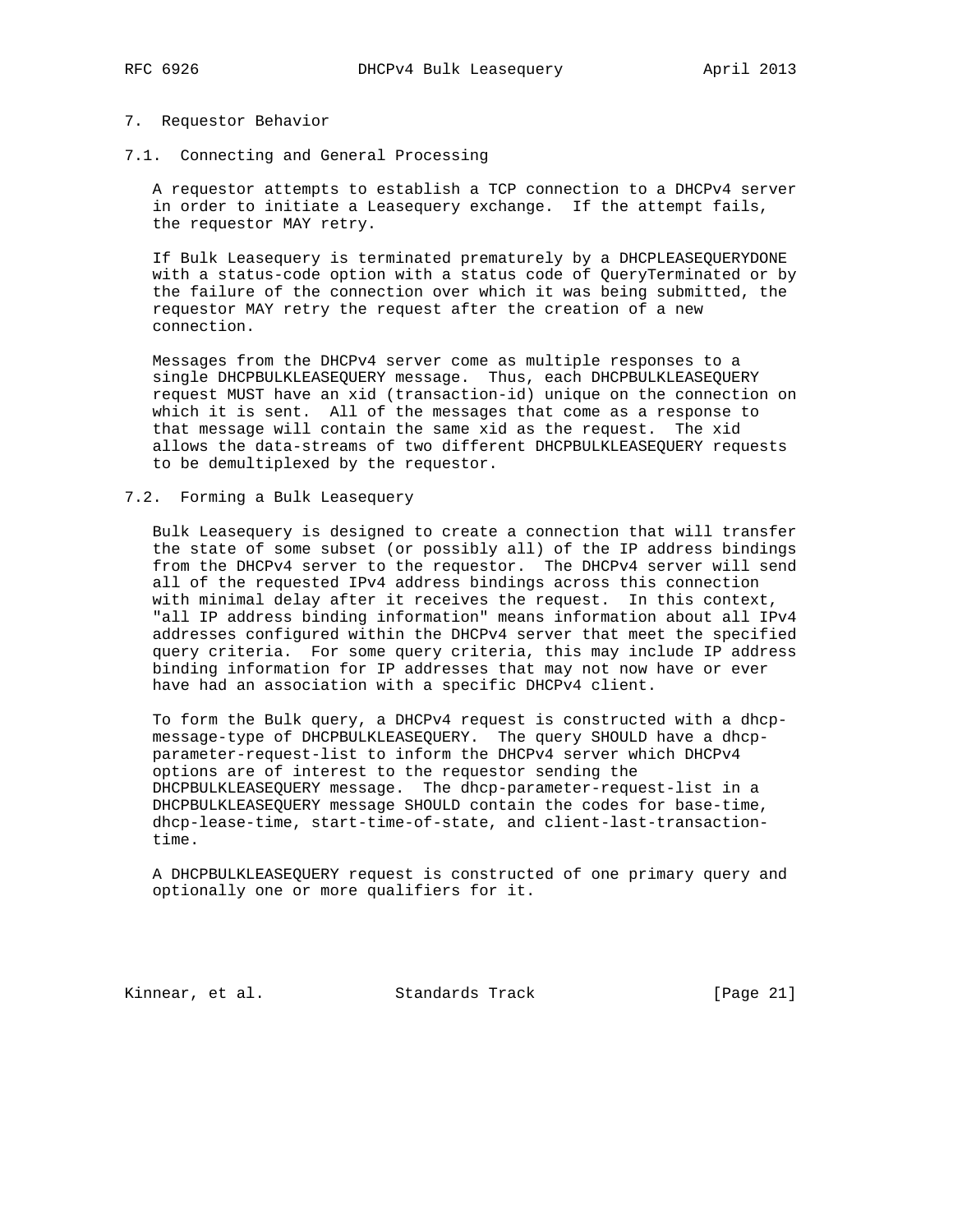The possible primary queries are listed below. Each DHCPBULKLEASEQUERY request MUST contain only one of these primary queries.

o Query by MAC address

 In a Query by MAC address, the chaddr, htype, and hlen of the DHCPv4 packet are filled in with the values requested.

o Query by Client-identifier

 In a Query by Client-identifier, a Client-identifier option containing the requested value is included in the DHCPBULKLEASEQUERY request.

o Query by Remote ID

 In a Query by Remote ID, a Remote ID sub-option containing the requested value is included in the relay-agent-information option of the DHCPBULKLEASEQUERY request.

o Query by Relay-ID

 In a Query by Relay-ID, a Relay-ID sub-option [RFC6925] containing the requested value is included in the relay-agent-information option of the DHCPBULKLEASEQUERY request.

o Query for All Configured IP Addresses

 A Query for All Configured IP addresses is signaled by the absence of any other primary query.

 There are three qualifiers that can be applied to any of the above primary queries. These qualifiers can appear individually or together in any combination, but only one of each can appear.

o Query Start Time

 Inclusion of a query-start-time option specifies that only IP address bindings that have changed on or after the time specified in the query-start-time option should be returned.

o Query End Time

 Inclusion of a query-end-time option specifies that only IP address bindings that have changed on or before the time specified in the query-end-time option should be returned.

Kinnear, et al. Standards Track [Page 22]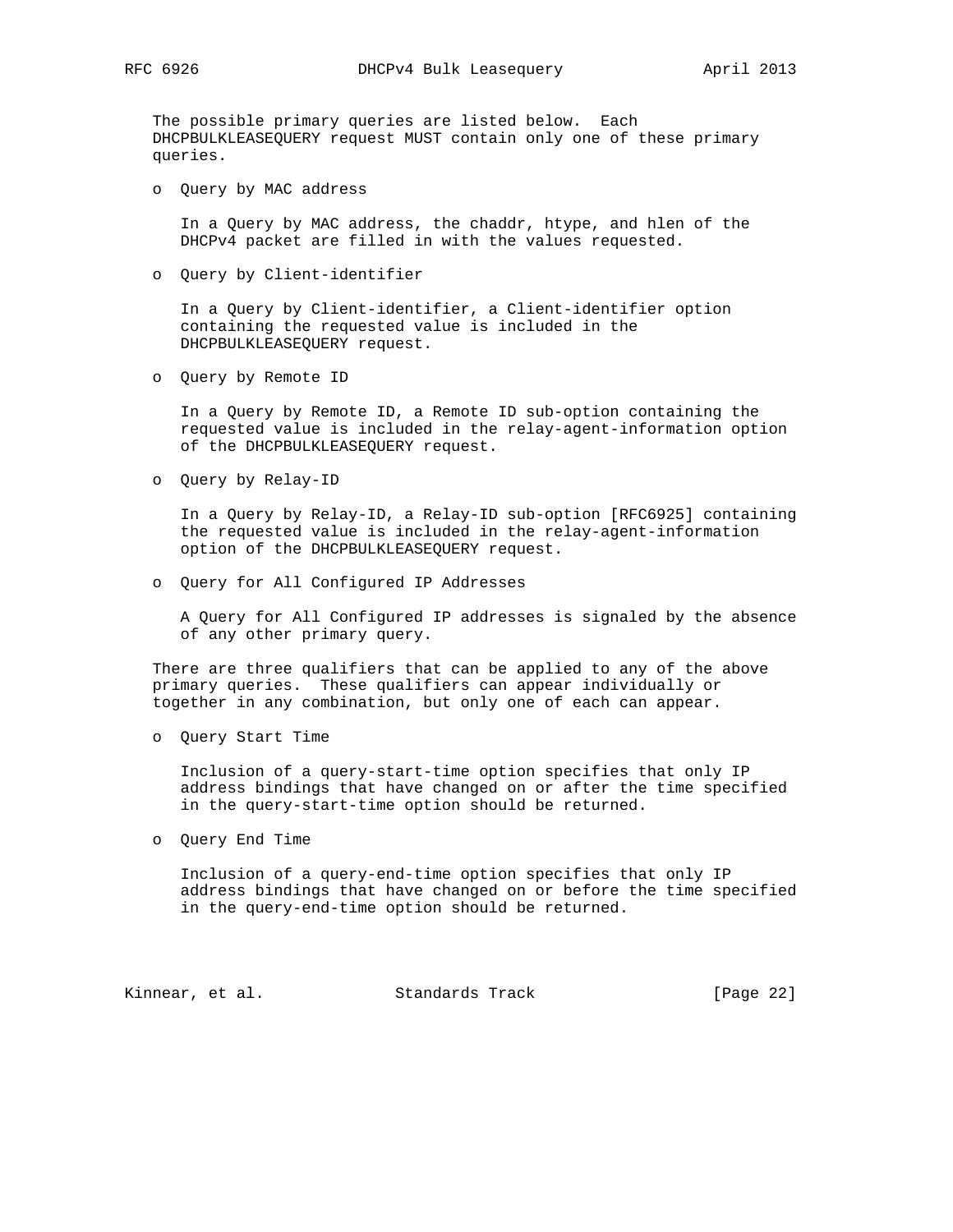#### o VPN-ID

 If no VPN-ID option appears in the DHCPBULKLEASEQUERY, the default (global) VPN is searched to satisfy the query specified by the DHCPBULKLEASEQUERY. Using the VPN-ID option [RFC6607] allows the requestor to specify a single VPN other than the default VPN. In addition, the VPN-ID option has been extended as part of this document to allow specification that all configured VPNs be searched in order to satisfy the query specified in the DHCPBULKLEASEQUERY.

 In all cases, any message returned from a DHCPBULKLEASEQUERY request containing information about an IP address for other than the default (global) VPN MUST contain a VPN-ID option in the message.

 Use of the query-start-time or the query-end-time options or both can serve to reduce the amount of data transferred over the TCP connection by a considerable amount. Note that the times specified in the query-start-time or query-end-time options are absolute times, not durations offset from "now".

 The TCP connection may become blocked or stop being writable while the requestor is sending its query. Should this happen, the implementation's behavior is controlled by the current value of BULK\_LQ\_DATA\_TIMEOUT. The default value is given elsewhere in this document, and this value may be overridden by local configuration of the operator.

 If this situation is detected, the requestor SHOULD start a timer using the current value of BULK\_LQ\_DATA\_TIMEOUT. If that timer expires, the requestor SHOULD terminate the connection. This timer is completely independent of any TCP timeout established by the TCP protocol connection.

7.3. Processing Bulk Replies

 The requestor attempts to read a DHCPv4 Leasequery reply message from the TCP connection.

 The TCP connection may stop delivering reply data (i.e., the connection stops being readable). Should this happen, the implementation's behavior is controlled by the current value of BULK\_LQ\_DATA\_TIMEOUT. The default value is given elsewhere in this document, and this value may be overridden by local configuration of the operator.

Kinnear, et al. Standards Track [Page 23]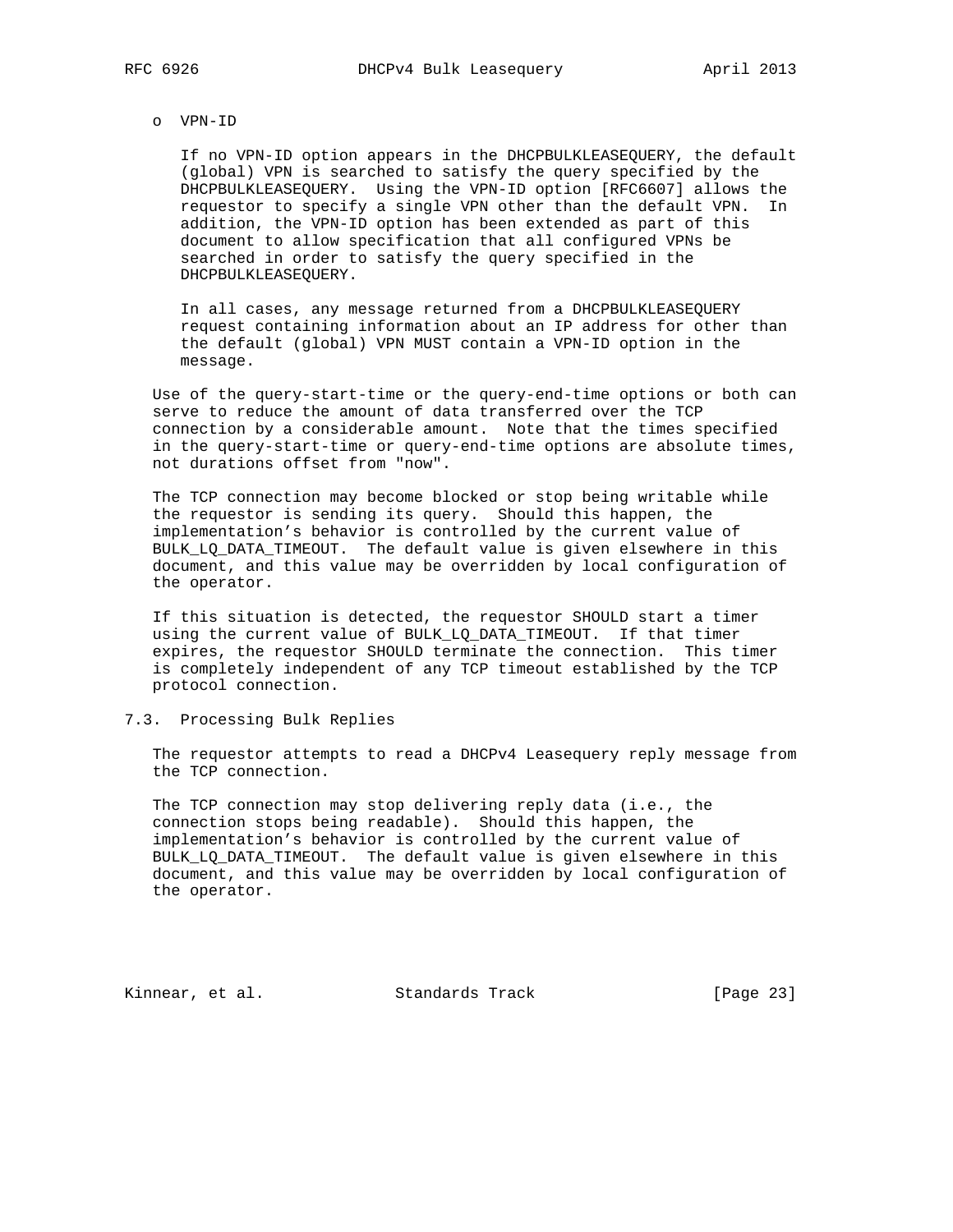If this situation is detected, the requestor SHOULD start a timer using the current value of BULK\_LQ\_DATA\_TIMEOUT. If that timer expires, the requestor SHOULD terminate the connection.

 A single Bulk Leasequery can, and usually will, result in a large number of replies. The requestor MUST be prepared to receive more than one reply with an xid matching a single DHCPBULKLEASEQUERY message from a single DHCPv4 server. If the xid in the received message does not match an outstanding DHCPBULKLEASEQUERY message, the requestor MUST close the TCP connection.

 If the requestor receives more data than it can process, it can simply abort the connection and try again with a more specific request. It can also simply read the TCP connection more slowly and match the rate at which it can digest the information returned in the Bulk Leasequery packets with the rate at which it reads those packets from the TCP connection.

 The DHCPv4 server MUST send a server-identifier option (option 54) in the first response to any DHCPBULKLEASEQUERY message. The DHCPv4 server SHOULD NOT send server-identifier options in subsequent responses to that DHCPBULKLEASEQUERY message. The requestor MUST cache the server-identifier option from the first response and apply it to any subsequent responses.

The response messages generated by a DHCPBULKLEASEQUERY request are:

o DHCPLEASEACTIVE

 A Bulk Leasequery will generate DHCPLEASEACTIVE messages containing binding data for bound IP addresses that match the specified query criteria. The IP address that is bound to a DHCPv4 client will appear in the ciaddr field of the DHCPLEASEACTIVE message. The message may contain a non-zero chaddr, htype, hlen, and possibly additional options.

o DHCPLEASEUNASSIGNED

 Some queries will also generate DHCPLEASEUNASSIGNED messages for IP addresses that match the query criteria. These messages indicate that the IP address is managed by the DHCPv4 server but is not currently bound to any DHCPv4 client. The IP address to which this message refers will appear in the ciaddr field of the DHCPLEASEUNASSIGNED message. A DHCPLEASEUNASSGINED message MAY also contain information about the last DHCPv4 client that was bound to this IP address. The message may contain a non-zero chaddr, htype, hlen, and possibly additional options in this case.

Kinnear, et al. Standards Track [Page 24]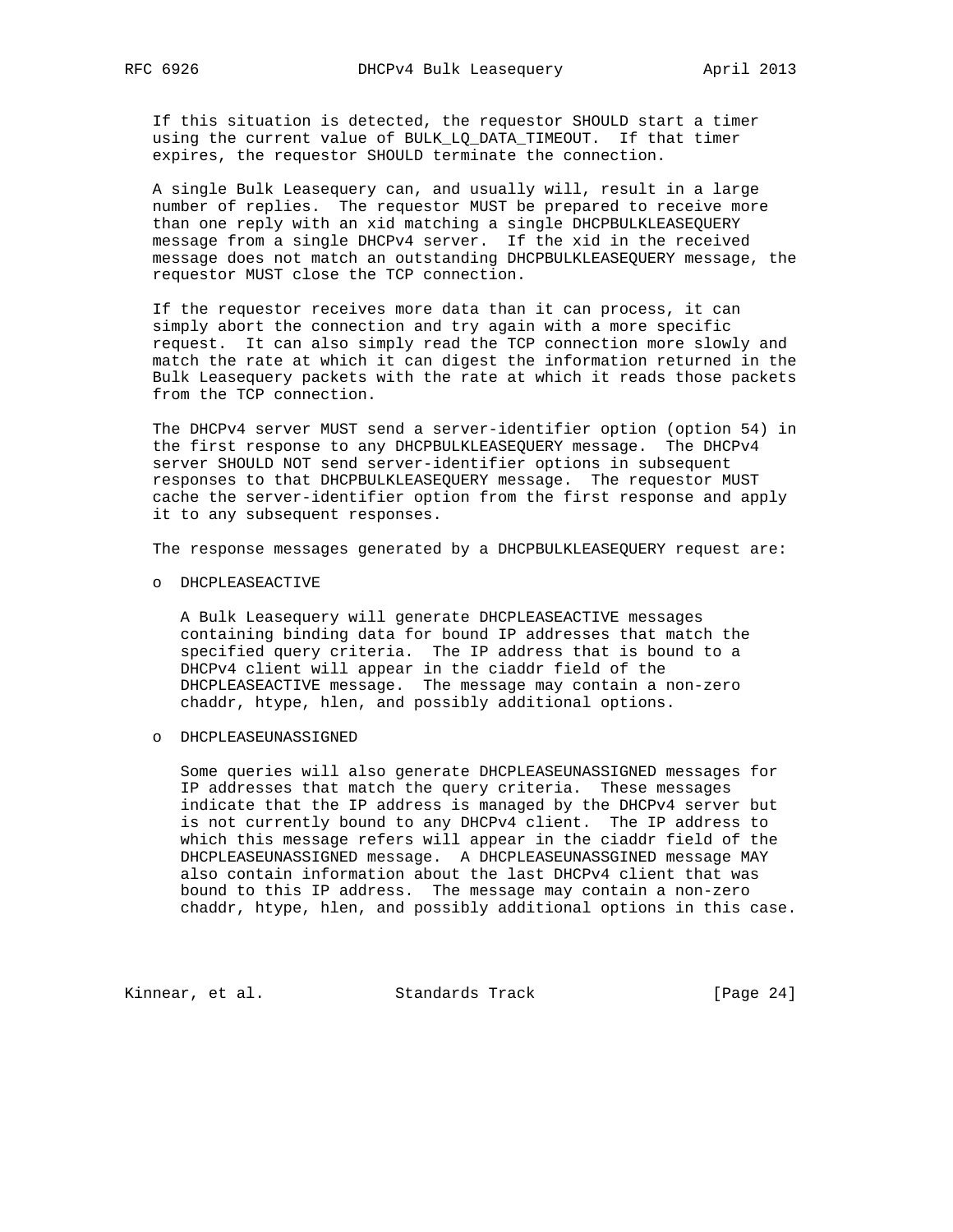#### o DHCPLEASEQUERYDONE

 A response of DHCPLEASEQUERYDONE indicates that the server has completed its response to the query and that no more messages will be sent in response to the DHCPBULKLEASEQUERY. More details will sometimes be available in the received status-code option in the DHCPLEASEQUERYDONE message. If there is no status-code option in the DHCPLEASEQUERYDONE message, then the query completed successfully.

 Note that a query that returned no data, that is, a DHCPBULKLEASEQUERY request followed by a DHCPLEASEQUERYDONE response, is considered a successful query in that no errors occurred during the processing. It is not considered an error to have no information to return to a DHCPBULKLEASEQUERY request.

 The DHCPLEASEUNKNOWN message MUST NOT appear in a response to a Bulk Leasequery.

 The requestor MUST NOT assume that there is any inherent order in the IP address binding information that is sent in response to a DHCPBULKLEASEQUERY. While the base-time will tend to increase monotonically (as it is the current time on the DHCPv4 server), the actual time that any IP address binding information changed is unrelated to the base-time.

 The DHCPLEASEQUERYDONE message always ends a successful DHCPBULKLEASEQUERY request and any unsuccessful DHCPBULKLEASEQUERY requests not terminated by a dropped connection. After receiving a DHCPLEASEQUERYDONE from a server, the requestor MAY close the TCP connection to that server if no other DHCPBULKLEASEQUERY is outstanding on that TCP connection.

 The DHCPv4 Leasequery protocol [RFC4388] uses the associated-ip option as an indicator that multiple bindings were present in response to a single DHCPv4 client-based query. For Bulk Leasequery, a separate message is returned for each binding, so the associated-ip option is not used.

7.4. Processing Time Values in Leasequery Messages

 Bulk Leasequery requests may be made to a DHCPv4 server whose absolute time may not be synchronized with the local time of the requestor. Thus, there are at least two time contexts in even the simplest Bulk Leasequery response, and in the situation where multiple DHCPv4 servers are queried, the situation becomes even more complex.

Kinnear, et al. Standards Track [Page 25]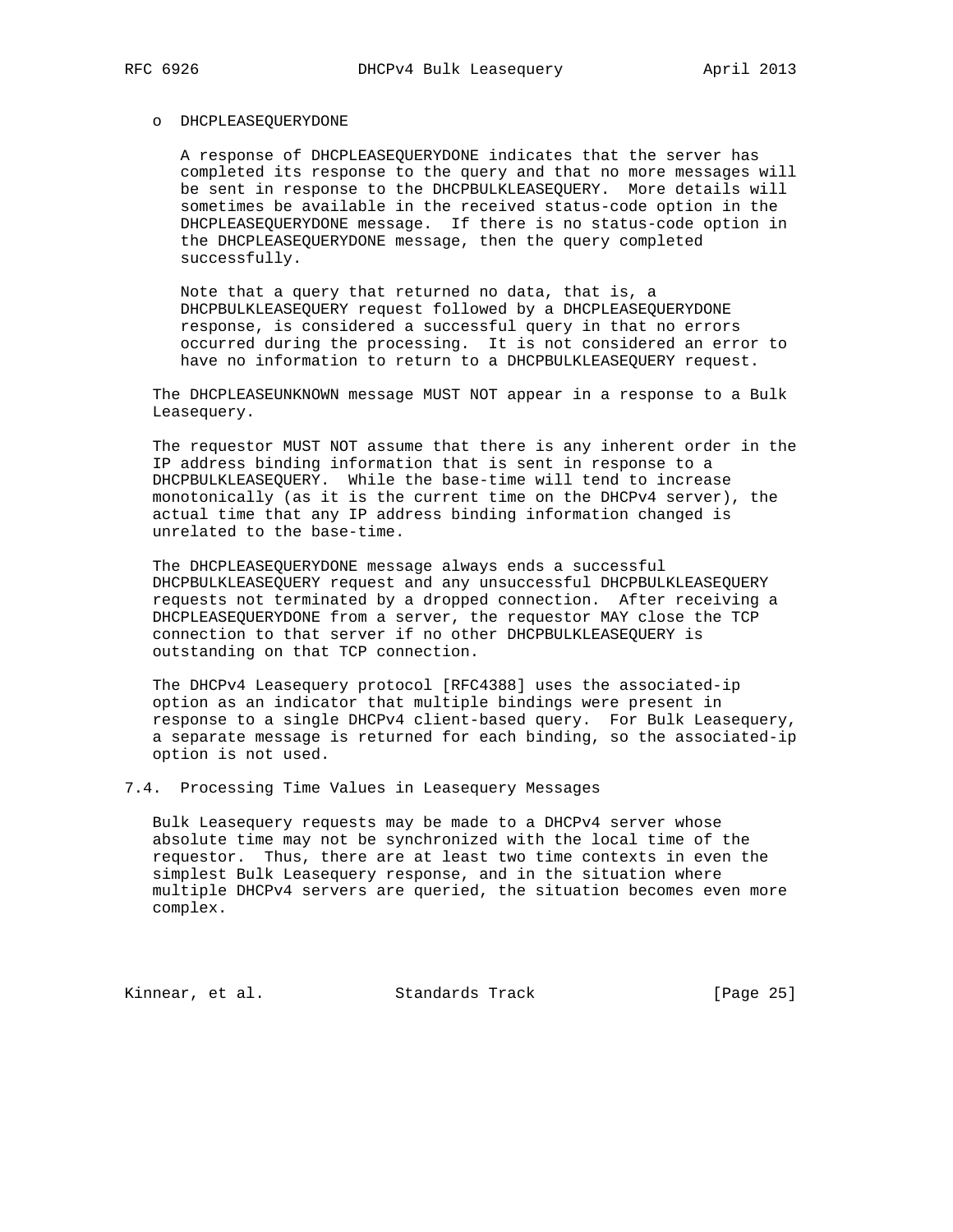If the requestor of a Bulk Leasequery is saving the data returned in some form, it has a requirement to store a variety of time values; some of these will be time in the context of the requestor, and some will be time in the context of the DHCPv4 server.

 When receiving a DHCPLEASEACTIVE or DHCPLEASEUNASSIGNED message from the DHCPv4 server, the message will contain a base-time option. The time contained in this base-time option is in the context of the DHCPv4 server. As such, it is an ideal time to save and use as input to a DHCPBULKLEASEQUERY in the query-start-time or query-end-time options, should the requestor ever need to issue a DHCPBULKLEASEQUERY message using those options as part of a later query, since those options require a time in the context of the DHCPv4 server.

 In addition to saving the base-time for possible future use in a query-start-time or query-end-time option, the base-time is used as part of the conversion of the other times in the Leasequery message to values that are meaningful in the context of the requestor. These other time values are specified as a offset (duration) from the base time value and not as an absolute time.

 In systems whose clocks are synchronized, perhaps using NTP, the clock skew will usually be zero.

7.5. Querying Multiple Servers

 A Bulk Leasequery requestor MAY be configured to attempt to connect to and query from multiple DHCPv4 servers in parallel. The DHCPv4 Leasequery specification [RFC4388] includes a discussion about reconciling binding data received from multiple DHCPv4 servers.

In addition, the algorithm in Section 7.6 should be used.

7.6. Making Sense out of Multiple Responses concerning a Single IPv4 Address

 Any requestor of an Bulk Leasequery MUST be prepared for multiple responses to arrive for a particular IPv4 address from multiple different DHCPv4 servers. The following algorithm SHOULD be used to decide if the information just received is more up to date (i.e., better) than the best existing information. In the discussion below, the information that is received from a DHCPv4 server about a particular IPv4 address is termed a "record". The times used in the algorithm below SHOULD have been converted into the requestor's context, and the time comparisons SHOULD be performed in a manner consistent with the information in Section 7.4.

Kinnear, et al. Standards Track [Page 26]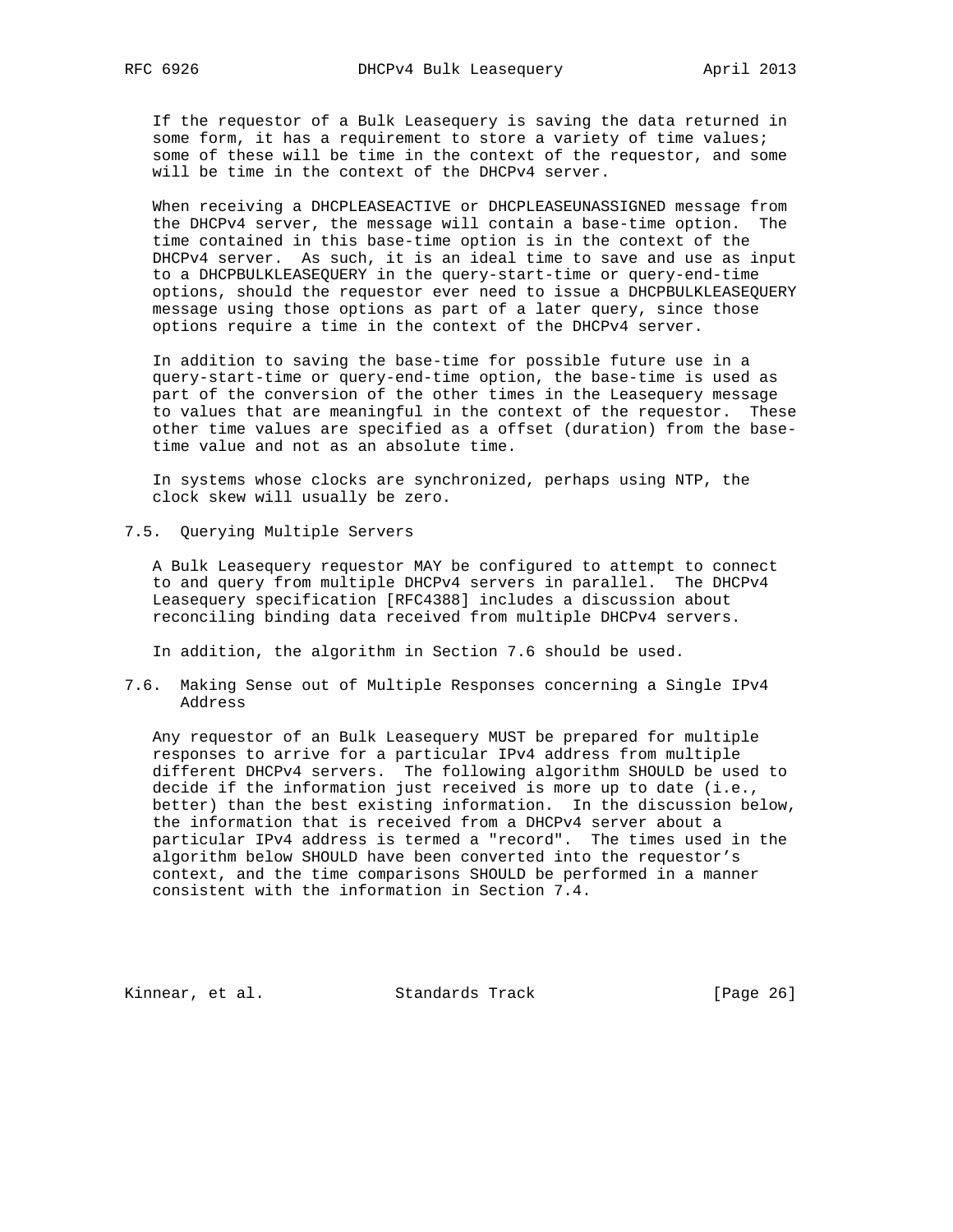- o If both the existing and the new record contain client-last transaction-time information, the record with the later client last-transaction-time is considered better.
- o If one of the records contains client-last-transaction-time information and the other one doesn't, then compare the client last-transaction-time in the record that contains it against the other record's start-time-of-state. The record with the later time is considered better.
- o If neither record contains client-last-transaction-time information, compare their start-time-of-state information. The record with the later start-time-of-state is considered better.
- o If none of the comparisons above yield a clear answer as to which record is later, then compare the value of the REMOTE flag from the data-source option for each record. If the values of the REMOTE flag are different between the two records, the record with the REMOTE flag value of local is considered better.

 The above algorithm does not necessarily determine which record is better. In the event that the algorithm is inconclusive with regard to a record that was just received by the requestor, the requestor SHOULD use additional information in the two records to make a determination as to which record is better.

7.7. Multiple Queries to a Single Server over One Connection

 Bulk Leasequery requestors may need to make multiple queries in order to recover binding information. A requestor MAY use a single connection to issue multiple queries to a server willing to support them. Each query MUST have a unique xid.

 A server SHOULD allow configuration of the number of queries that can be processed simultaneously over a single connection. A server SHOULD read the number of queries it is configured to process simultaneously and only read any subsequent queries as current queries are processed.

 A server that is processing multiple queries simultaneously MUST NOT block sending replies on new queries until all replies for the existing query are complete. Requestors need to be aware that replies for multiple queries may be interleaved within the stream of reply messages. Requestors that are not able to process interleaved replies (based on xid) MUST NOT send more than one query over a single connection prior to the completion of the previous query.

Kinnear, et al. Standards Track [Page 27]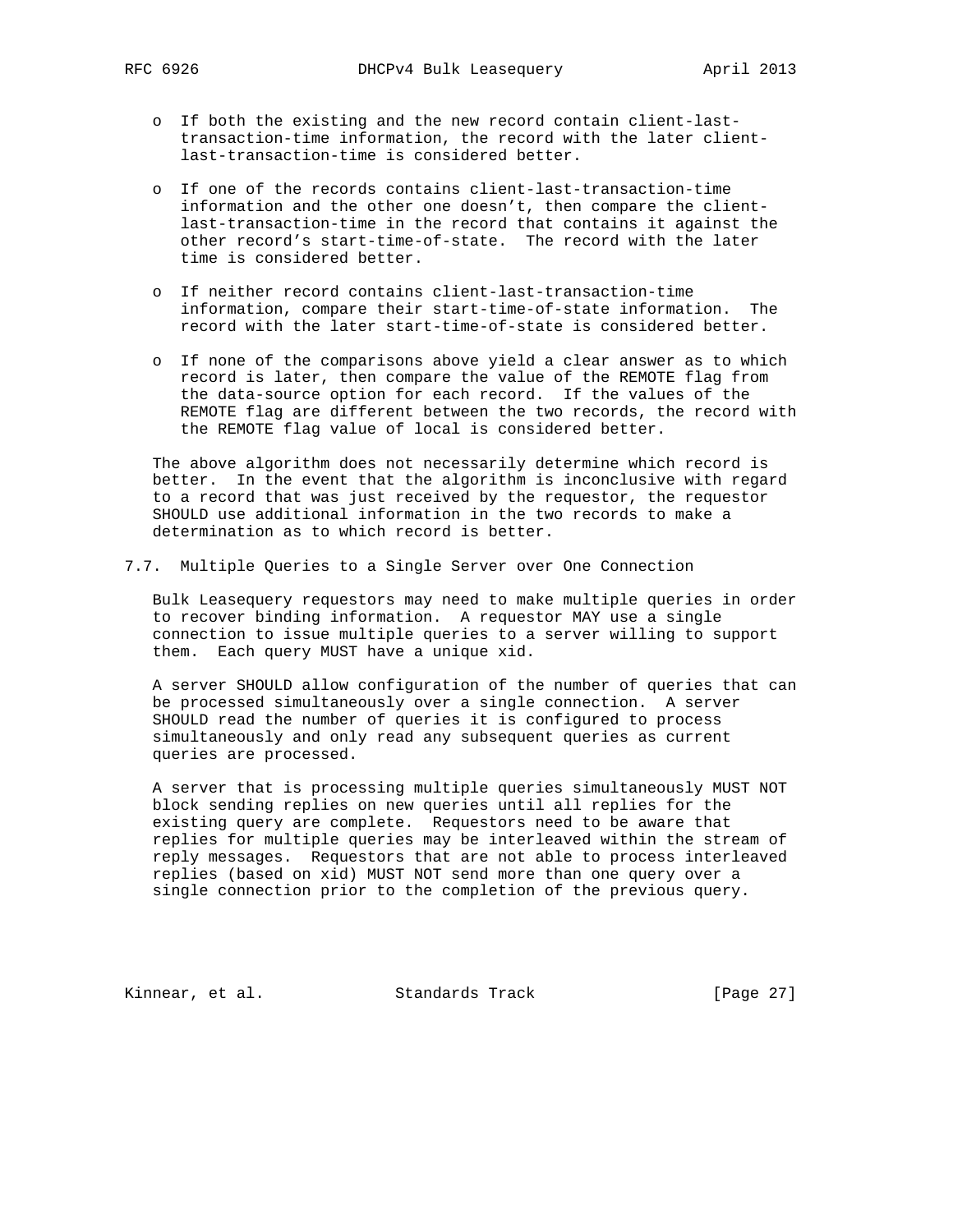Requestors should be aware that servers are not required to process more than one query over a connection at a time (the limiting case for the configuration described above) and that servers are likely to limit the rate at which they process queries from any one requestor.

## 7.7.1. Example

 This example illustrates what a series of queries and responses might look like. This is only an example -- there is no requirement that this sequence must be followed or that requestors or servers must support parallel queries.

 In the example session, the client sends four queries after establishing a connection. Query 1 returns no results; query 2 returns 3 messages, and the stream of replies concludes before the client issues any new query. Query 3 and query 4 overlap, and the server interleaves its replies to those two queries.

| Requestor |                      | Server                                                                                                                                   |
|-----------|----------------------|------------------------------------------------------------------------------------------------------------------------------------------|
|           |                      |                                                                                                                                          |
|           |                      |                                                                                                                                          |
|           | $\zeta$ - - - - -    | DHCPLEASEOUERYDONE xid 1                                                                                                                 |
|           |                      |                                                                                                                                          |
|           | $\zeta$ - - - - -    | DHCPLEASEACTIVE xid 2                                                                                                                    |
|           | $\leftarrow$ - - - - | DHCPLEASEACTIVE xid 2                                                                                                                    |
|           | $\lt - - - - -$      | DHCPLEASEACTIVE xid 2                                                                                                                    |
|           | $\leftarrow$ - - - - | DHCPLEASEOUERYDONE xid 2                                                                                                                 |
|           |                      |                                                                                                                                          |
|           |                      |                                                                                                                                          |
|           | $\lt - - - - -$      | DHCPLEASEACTIVE xid 4                                                                                                                    |
|           | $\leftarrow$ - - - - | DHCPLEASEACTIVE xid 4                                                                                                                    |
|           | $\leftarrow$ - - - - | DHCPLEASEACTIVE xid 3                                                                                                                    |
|           | $\leftarrow$ - - - - | DHCPLEASEACTIVE xid 4                                                                                                                    |
|           | $\zeta$ - - - - -    | DHCPLEASEUNASSIGNED xid 3                                                                                                                |
|           | $\lt - - - - -$      | DHCPLEASEACTIVE xid 4                                                                                                                    |
|           | $\leftarrow$ - - - - | DHCPLEASEACTIVE xid 3                                                                                                                    |
|           | $\leftarrow$ - - - - | DHCPLEASEOUERYDONE xid 3                                                                                                                 |
|           |                      | DHCPLEASEACTIVE xid 4                                                                                                                    |
|           | $\zeta$ - - - - -    | DHCPLEASEOUERYDONE xid 4                                                                                                                 |
|           |                      | DHCPBULKLEASEOUERY xid 1 -----><br>DHCPBULKLEASEOUERY xid 2 -----><br>DHCPBULKLEASEOUERY xid 3 -----><br>DHCPBULKLEASEOUERY xid 4 -----> |

7.8. Closing Connections

 If a requestor has no additional queries to send, or doesn't know if it has additional queries to send or not, then it SHOULD close the connection after receiving the DHCPLEASEQUERYDONE message for the last outstanding query that it sent.

Kinnear, et al. Standards Track [Page 28]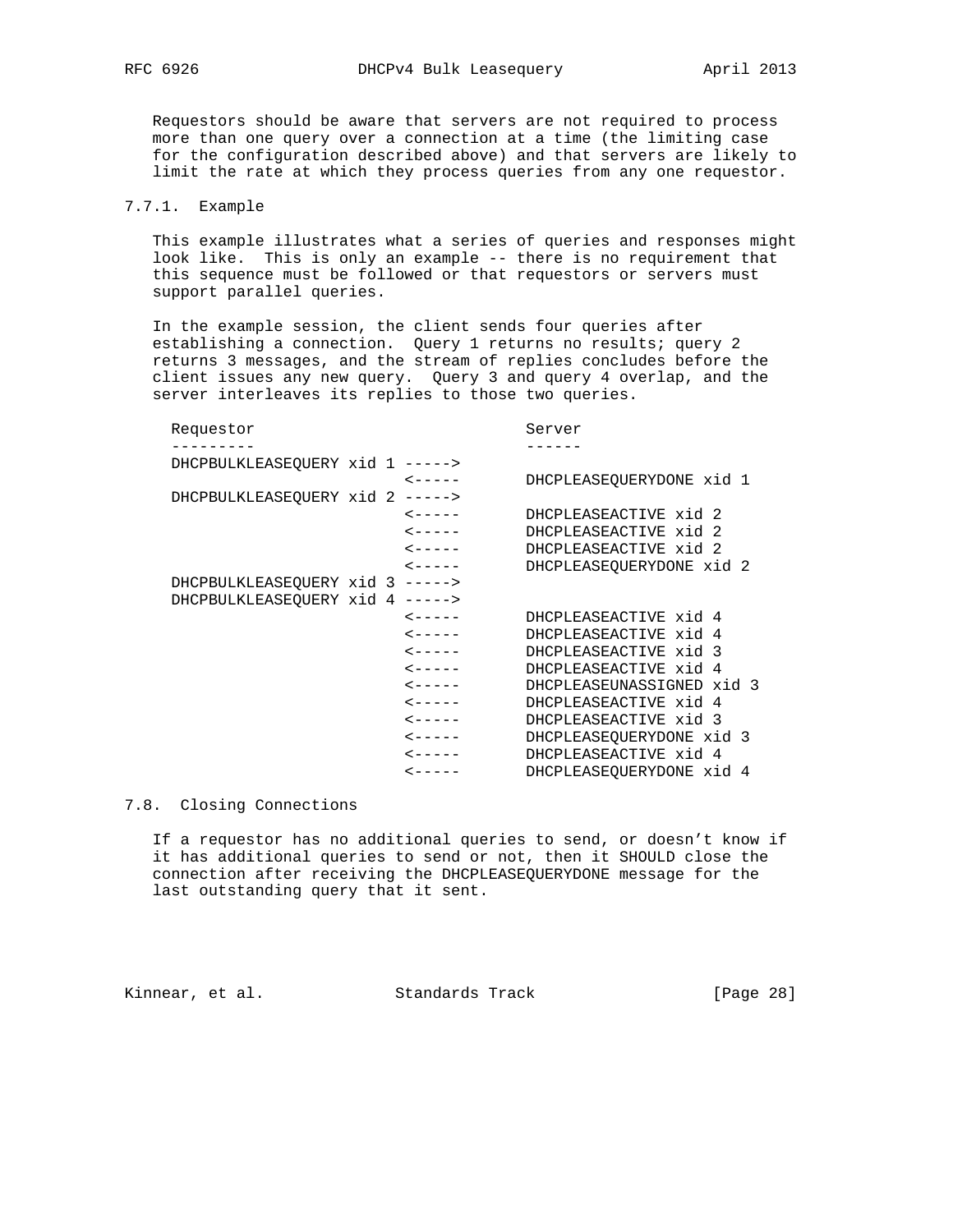The requestor SHOULD close connections in a graceful manner and not an abort. The requestor SHOULD NOT assume that the manner in which the DHCP server closed a connection carries any special meaning.

 Typically, the requestor is the entity that will close the connection, as servers will often wait with an open connection in case the requestor has additional queries.

 If a server closes a connection with an exception condition, the requestor SHOULD consider as valid any completely received intermediate results, and the requestor MAY retry the Bulk Leasequery operation.

- 8. Server Behavior
- 8.1. Accepting Connections

 Servers that implement DHCPv4 Bulk Leasequery listen for incoming TCP connections. Port numbers are discussed in Section 6.3. Servers MUST be able to limit the number of concurrently accepted and active connections. The value BULK\_LQ\_MAX\_CONNS SHOULD be the default; implementations MAY permit the value to be configurable. Connections SHOULD be accepted and, if the number of connections is over BULK\_LQ\_MAX\_CONNS, they SHOULD be closed immediately.

 Servers MAY restrict Bulk Leasequery connections and DHCPBULKLEASEQUERY messages to certain requestors. Connections not from permitted requestors SHOULD be closed immediately to avoid server connection resource exhaustion. Servers MAY restrict some requestors to certain query types. Servers MAY reply to queries that are not permitted with the DHCPLEASEQUERYDONE message with a status code option status of NotAllowed or MAY simply close the connection.

 If the TCP connection becomes blocked while the server is accepting a connection or reading a query, it SHOULD be prepared to terminate the connection after a BULK\_LQ\_DATA\_TIMEOUT. We make this recommendation to allow servers to control the period of time they are willing to wait before abandoning an inactive connection, independent of the TCP implementations they may be using.

8.2. Replying to a Bulk Leasequery

 If the connection becomes blocked while the server is attempting to send reply messages, the server SHOULD be prepared to terminate the TCP connection after a BULK\_LQ\_DATA\_TIMEOUT.

Kinnear, et al. Standards Track [Page 29]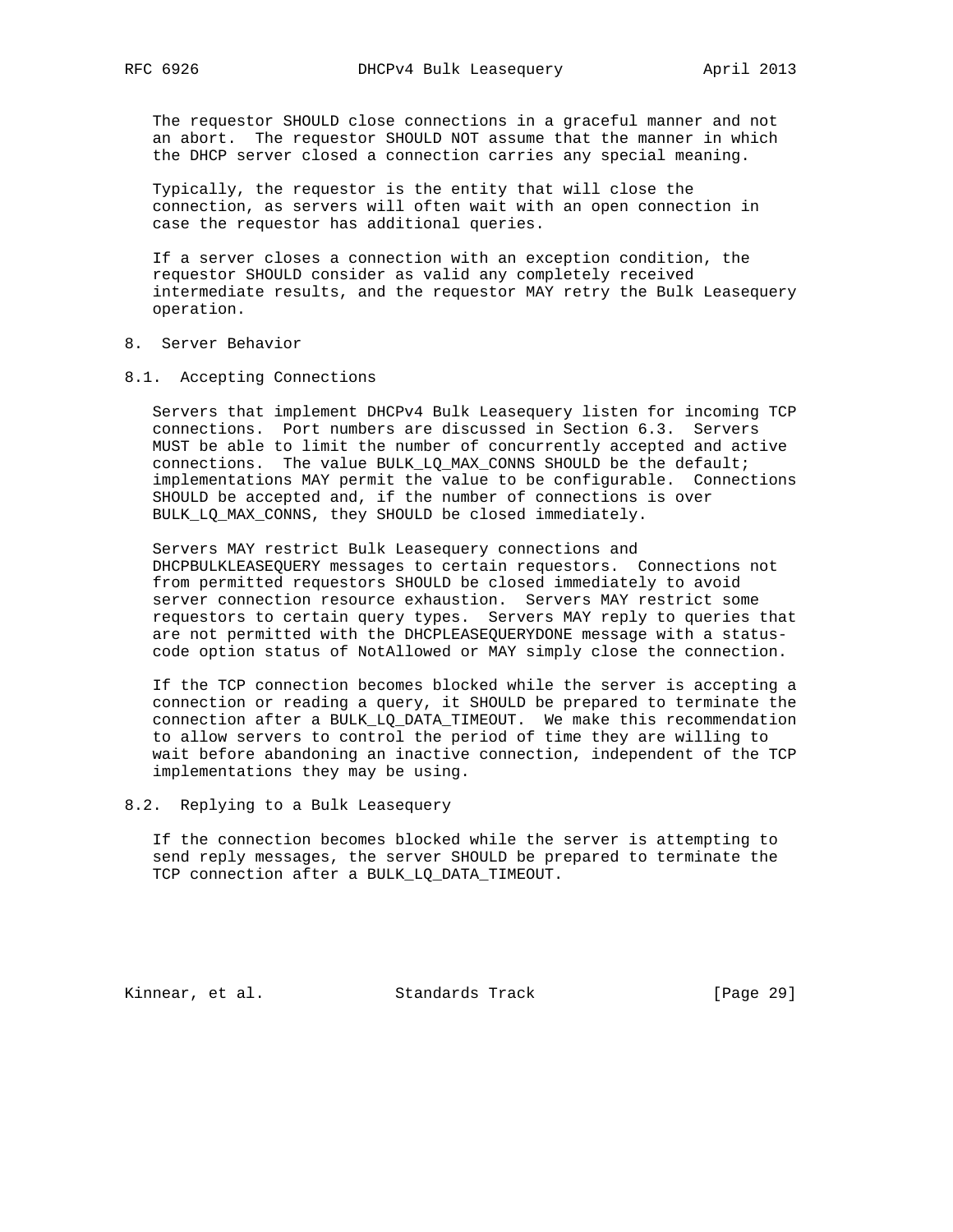Every Bulk Leasequery request MUST be terminated by sending a final DHCPLEASEQUERYDONE message if such a message can be sent. The DHCPLEASEQUERYDONE message MUST have a status-code option status if the termination was other than successful, and SHOULD NOT contain a status-code option status if the termination was successful.

 If the DHCPv4 server encounters an error during processing of the DHCPBULKLEASEQUERY message, either during initial processing or later during the message processing, it SHOULD send a DHCPLEASEQUERYDONE containing a status-code option. It MAY close the connection after this error is signaled, but that is not required.

 If the server does not find any bindings satisfying a query, it MUST send a DHCPLEASEQUERYDONE. It SHOULD NOT include a status-code option with a Success status unless there is a useful string to include in the status-code option. Otherwise, the server sends each binding's data in a DHCPLEASEACTIVE or DHCPLEASEUNASSIGNED message.

 The response to a DHCPBULKLEASEQUERY may involve examination of multiple DHCPv4 IP address bindings maintained by the DHCPv4 server. The Bulk Leasequery protocol does not require any ordering of the IP addresses returned in DHCPLEASEACTIVE or DHCPLEASEUNASSIGNED messages.

 When responding to a DHCPBULKLEASEQUERY message, the DHCPv4 server MUST NOT send more than one message for each applicable IP address, even if the state of some of those IP addresses changes during the processing of the message. Updates to such IP address state are already handled by normal protocol processing, so no special effort is needed here.

 If the ciaddr, yiaddr, or siaddr is non-zero in a DHCPBULKLEASEQUERY request, the request must be terminated immediately by a DHCPLEASEQUERYDONE message with a status-code option status of MalformedQuery.

 Any DHCPBULKLEASEQUERY that has more than one of the following primary query types specified MUST be terminated immediately by a DHCPLEASEQUERYDONE message with a status-code option status code of NotAllowed.

 The allowable queries in a DHCPBULKLEASEQUERY message are processed as follows. Note that the descriptions of the primary queries below must be constrained by the actions of any of the three qualifiers described subsequently as well.

Kinnear, et al. Standards Track [Page 30]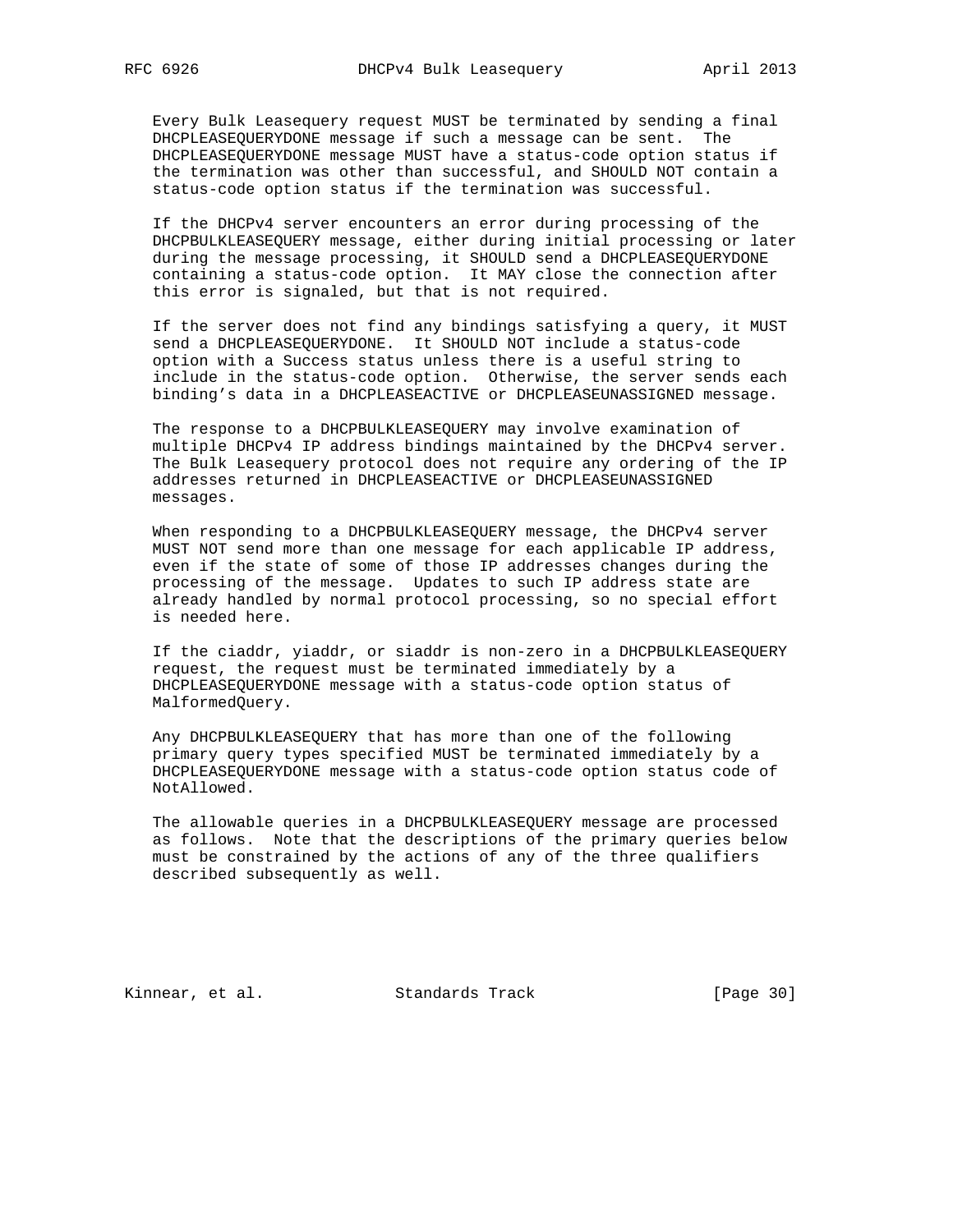The following table discusses how to process the various queries. For information on how to identify the query, see the information in Section 7.2.

o Query by MAC address

 Every IP address that has a current binding to a DHCPv4 client matching the chaddr, htype, and hlen in the DHCPBULKLEASEQUERY request MUST be returned in a DHCPLEASEACTIVE message.

o Query by Client-identifier

 Every IP address that has a current binding to a DHCPv4 client matching the Client-identifier option in the DHCPBULKLEASEQUERY request MUST be returned in a DHCPLEASEACTIVE message.

o Query by Remote ID

 Every IP address that has a current binding to a DHCPv4 client matching the Remote ID sub-option of the relay-agent-information option in the DHCPBULKLEASEQUERY request MUST be returned in a DHCPLEASEACTIVE message.

o Query by Relay-ID

 Every IP address that has a current binding to a DHCPv4 client matching the Relay-ID sub-option of the relay-agent-information option in the DHCPBULKLEASEQUERY request MUST be returned in a DHCPLEASEACTIVE message.

o Query for All Configured IP Addresses

 A Query for All Configured IP addresses is signaled by the absence of any other primary query. That is, if there is no value in the chaddr, hlen, htype, no Client-identifier option, and no Remote ID sub-option or Relay-ID sub-option of the relay-agent-information option, then the request is a query for information concerning all configured IP addresses. In this case, every configured IP address that has a current binding to a DHCPv4 client MUST be returned in a DHCPLEASEACTIVE message. In addition, every configured IP address that does not have a current binding to a DHCPv4 client MUST be returned in a DHCPLEASEUNASSIGNED message.

 In this form of query, each configured IP address MUST be returned at most one time. In the absence of qualifiers restricting the number of IP addresses returned, every configured IP address MUST be returned exactly once.

Kinnear, et al. Standards Track [Page 31]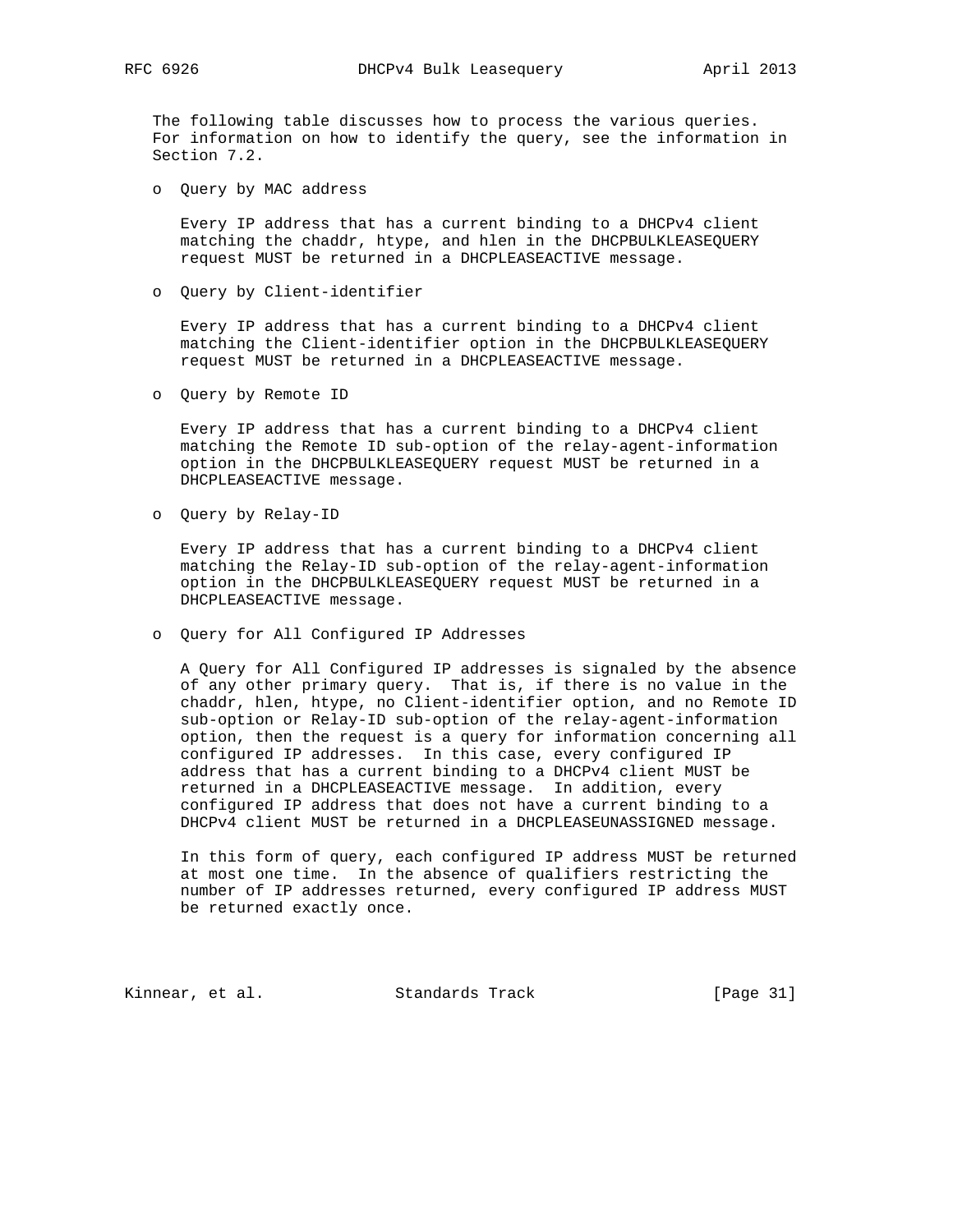There are three qualifiers that can be applied to any of the above primary queries. These qualifiers can appear individually or together in any combination, but only one of each can appear.

o Query Start Time

 If a query-start-time option appears in the DHCPBULKLEASEQUERY request, only IP address bindings that have changed on or after the time specified in the query-start-time option should be returned.

o Query End Time

 If a query-end-time option appears in the DHCPBULKLEASEQUERY request, only IP address bindings that have changed on or before the time specified in the query-end-time option should be returned.

o VPN-ID

 If no VPN-ID option appears in the DHCPBULKLEASEQUERY, the default (global) VPN is used to satisfy the query. A VPN-ID option [RFC6607] value other than the wildcard value (254) allows the requestor to specify a single VPN other than the default VPN. In addition, the VPN-ID option has been extended as part of this document to allow specification of a type 254, which indicates that all configured VPNs be searched in order to satisfy the primary query.

 In all cases, if the information returned in a DHCPLEASEACTIVE or DHCPLEASEUNASSIGNED message is for a VPN other than the default (global) VPN, a VPN-ID option MUST appear in the packet.

 The query-start-time and query-end-time qualifiers are used to constrain the amount of data returned by a Bulk Leasequery request by returning only IP addresses whose address bindings have changed in some way during the time window specified by the query-start-time and query-end-time.

 A DHCPv4 server SHOULD consider an address binding to have changed during a specified time window if either the client-last transaction-time or the start-time-of-state of the address binding changed during that time window.

 The DHCPv4 server MAY return address binding data in any order, as long as binding information for any given IP address is not repeated. When all binding data for a given DHCPBULKLEASEQUERY has been sent, the DHCPv4 server MUST send a DHCPBULKLEASEQUERYDONE message.

Kinnear, et al. Standards Track [Page 32]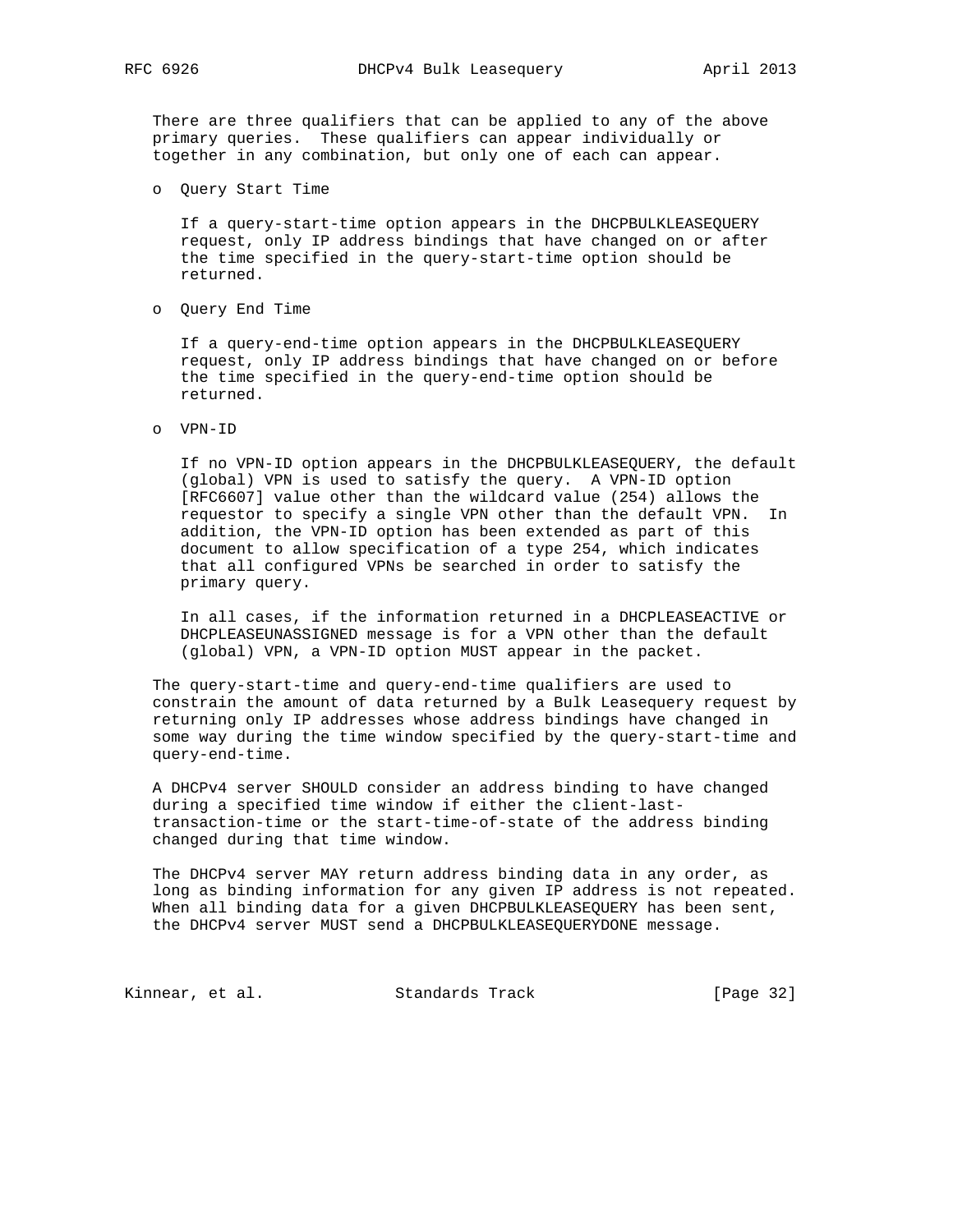## 8.3. Building a Single Reply for Bulk Leasequery

 The DHCPv4 Leasequery specification [RFC4388] describes the initial construction of DHCPLEASEQUERY reply messages using the DHCPLEASEACTIVE and DHCPLEASEUNASSIGNED message types in Section 6.4.2. All of the reply messages in Bulk Leasequery are similar to the reply messages for an IP address query. Message transmission and framing for TCP are described in this document in Section 6.1.

 [RFC2131] and [RFC4388] specify that every response message MUST contain the server-identifier option. However, that option will be the same for every response from a particular DHCPBULKLEASEQUERY request. Thus, the DHCPv4 server MUST include the server-identifier option in the first message sent in response to a DHCPBULKLEASEQUERY. It SHOULD NOT include the server-identifier option in later messages.

 The message type of DHCPLEASEACTIVE or DHCPLEASEUNASSIGNED is based on the value of the dhcp-state option. If the dhcp-state option value is ACTIVE, then the message type is DHCPLEASEACTIVE; otherwise, the message type is DHCPLEASEUNASSIGNED.

 In addition to the basic message construction described in [RFC4388], the following guidelines exist:

- 1. If the dhcp-state option code appears in the dhcp-parameter request-list, the DHCPv4 server SHOULD include a dhcp-state option whose value corresponds most closely to the state held by the DHCPv4 server for the IP address associated with this reply. If the state is ACTIVE and the message being returned is DHCPLEASEACTIVE, then the DHCPv4 server MAY choose to not send the dhcp-state option. The requestor SHOULD assume that any DHCPLEASEACTIVE message arriving without a requested dhcp-state option has a dhcp-state of ACTIVE.
- 2. If the base-time option code appears in the dhcp-parameter request-list, the DHCPv4 server MUST include a base-time option, which is the current time in the DHCPv4 server's context and the time from which the start-time-of-state, dhcp-lease-time, client last-transaction-time, and other duration-style times are based upon.
- 3. If the start-time-of-state option code appears in the dhcp parameter-request-list, the DHCPv4 server MUST include a start time-of-state option whose value represents the time at which the dhcp-state option's state became valid.

Kinnear, et al. Standards Track [Page 33]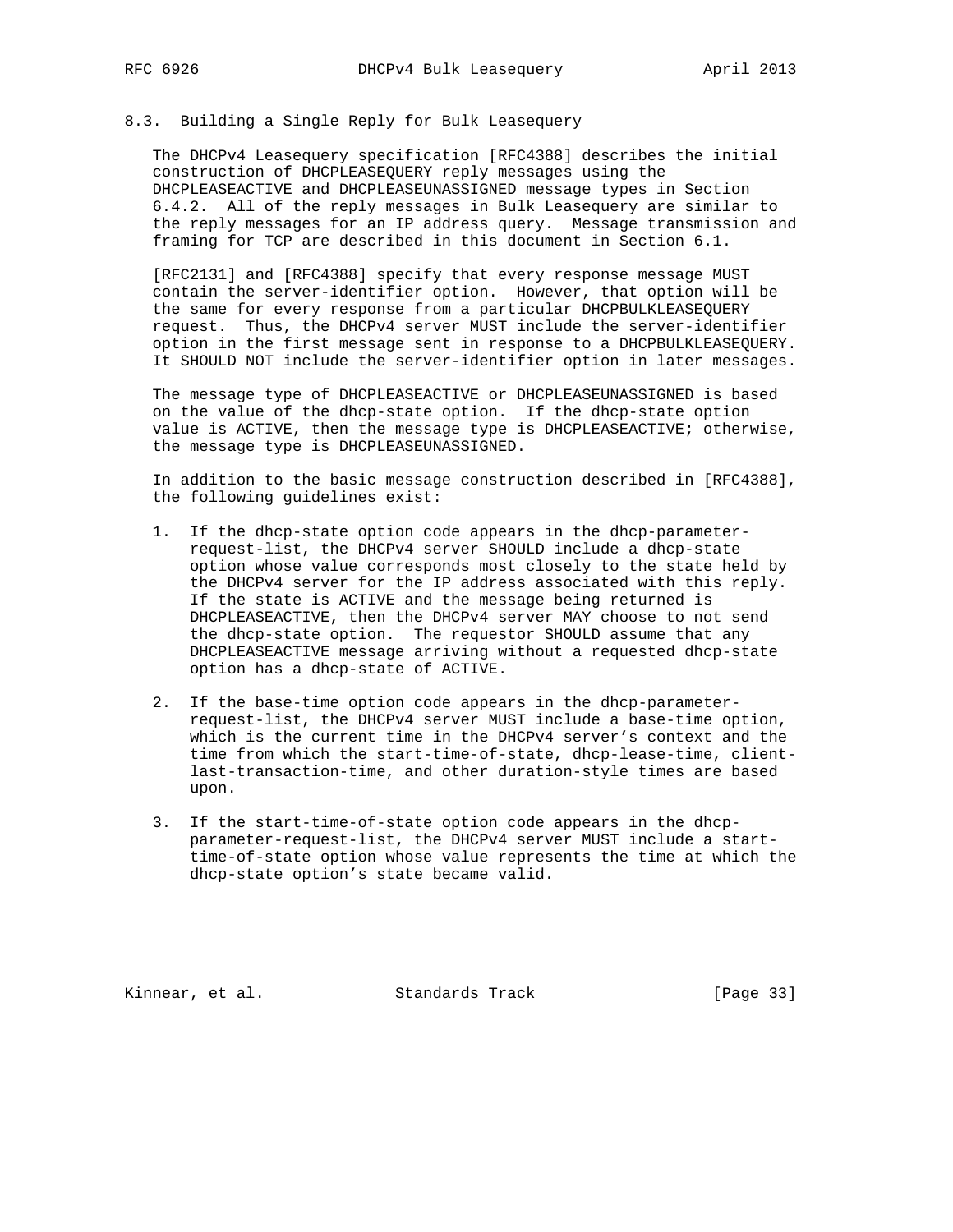- 4. If the dhcp-lease-time option code appears in the dhcp parameter-request-list, the DHCPv4 server MUST include a dhcp lease-time option for any state that has a timeout value associated with it.
- 5. If the data-source option code appears in the dhcp-parameter request-list, the DHCPv4 server MUST include the data-source option in any situation where any of the bits would be non-zero. Thus, in the absence of the data-source option, the assumption is that all of the flags are zero.
- 6. If the client-last-transaction-time option code appears in the dhcp-parameter-request-list, the DHCPv4 server MUST include the client-last-transaction-time option in any situation where the information is available.
- 7. If there is a dhcp-parameter-request-list in the initial DHCPBULKLEASEQUERY request, then it should be used for all of the replies generated by that request. Some options can be sent from a DHCPv4 client to the server or from the DHCPv4 server to a DHCPv4 client. Option 125 is such an option. If the option code for one of these options appears in the dhcp-parameter-request list, it SHOULD result in returning the value of the option sent by the DHCPv4 client to the server if one exists.

 Note that there may be other requirements for a reply to a DHCPBULKLEASEQUERY request, as discussed in Section 8.2.

8.4. Multiple or Parallel Queries

 As discussed in Section 7.3, requestors may want to use a connection that has already been established when they need to make additional queries. Servers SHOULD support reading and processing multiple queries from a single connection and SHOULD allow configuration of the number of simultaneous queries it may process. A server MUST NOT read more query messages from a connection than it is prepared to process simultaneously.

 This SHOULD be a feature that is administratively controlled. Servers SHOULD offer configuration that limits the number of simultaneous queries permitted from any one requestor, in order to control resource use if there are multiple requestors seeking service.

Kinnear, et al. Standards Track [Page 34]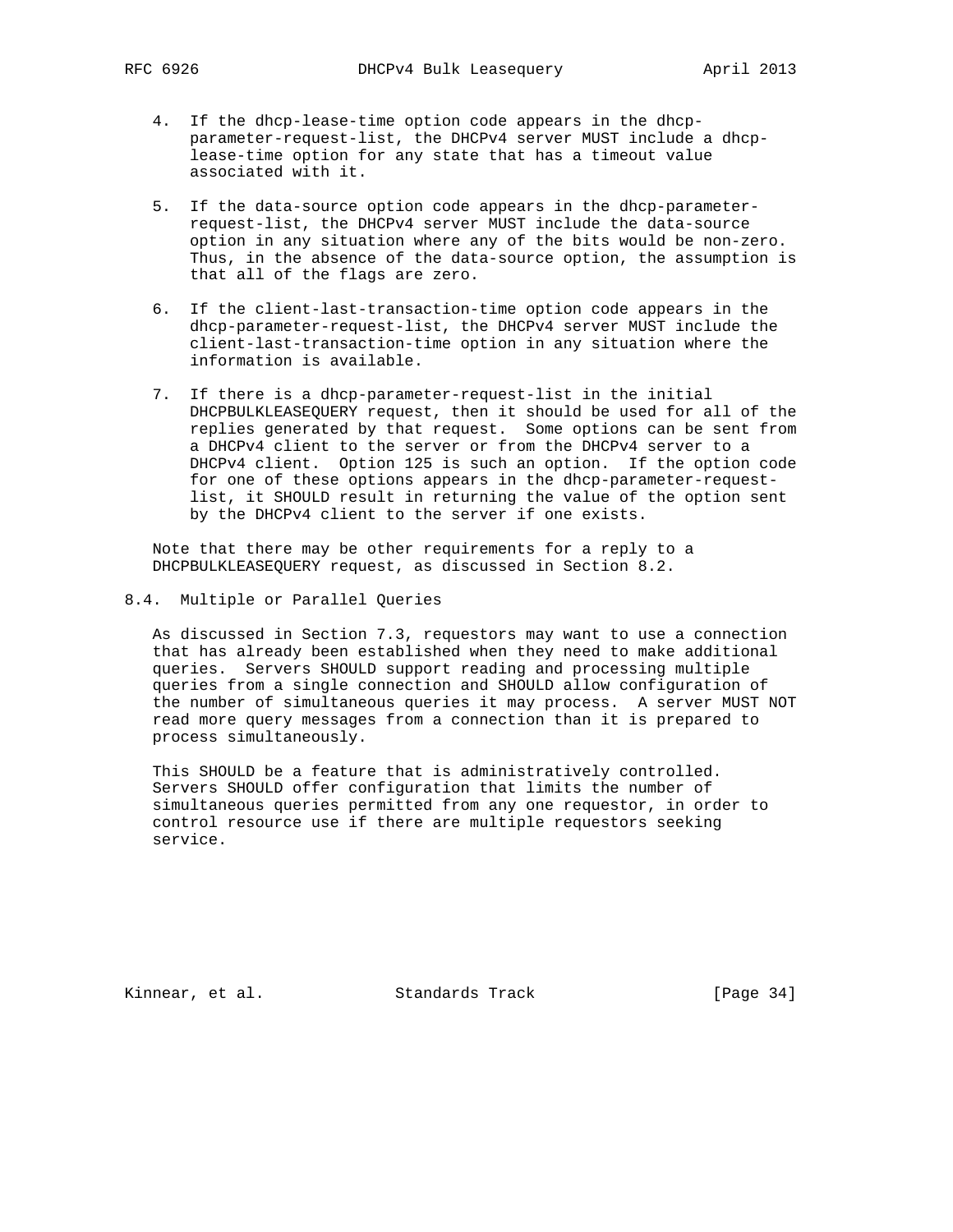#### 8.5. Closing Connections

 The DHCPv4 server SHOULD close connections in a graceful manner and not abort the connection. The DHCPv4 server SHOULD NOT assume that the manner in which the requestor closed a connection carries any special meaning.

 Typically, the DHCPv4 server will only close the connection after some form of an exception or a timeout on the connection.

 Using a timer to detect when a connection is idle and then closing that connection is designed to protect the DHCPv4 server from consuming unnecessary resources.

 The DHCPv4 server should start a timer for BULK\_LQ\_DATA\_TIMEOUT seconds for a particular connection after it sends a DHCPLEASEQUERYDONE message over that connection if there is no current query outstanding for that connection. It should restart this timer if a query arrives over that connection. If the timer expires, the DHCPv4 server should close the connection.

 The server MUST close its end of the TCP connection if it encounters an error sending data on the connection. The server MUST close its end of the TCP connection if it finds that it has to abort an in process request. A server aborting an in-process request SHOULD attempt to signal that to its requestors by using the QueryTerminated status code in the status-code option in a DHCPLEASEQUERYDONE message, including a message string indicating details of the reason for the abort. If the connection is closed for any reason, all of the data flows associated with any currently outstanding DHCPBULKLEASEQUERY messages will be terminated.

 If the server detects that the requesting end of the connection has been closed, the server MUST close its end of the connection.

9. Security Considerations

 The Security Considerations section of [RFC2131] details the general threats to DHCPv4. The DHCPv4 Leasequery specification [RFC4388] describes recommendations for the Leasequery protocol, especially with regard to authentication of LEASEQUERY messages, mitigation of packet-flooding DoS attacks, and restriction to trusted requestors.

 The use of TCP introduces some additional concerns. Attacks that attempt to exhaust the DHCPv4 server's available TCP connection resources, such as SYN flooding attacks, can compromise the ability of legitimate requestors to receive service. Malicious requestors who succeed in establishing connections but who then send invalid

Kinnear, et al. Standards Track [Page 35]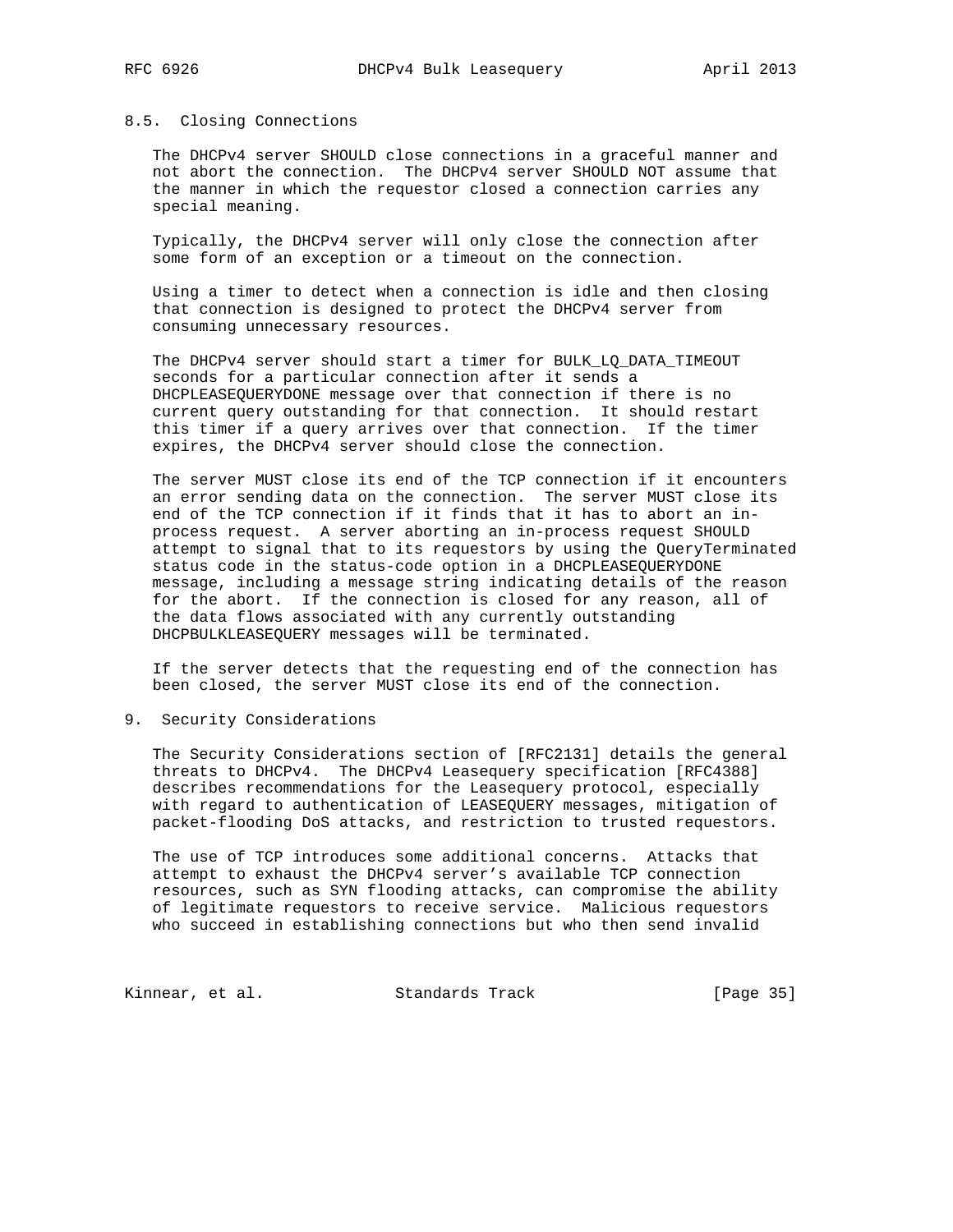queries, partial queries, or no queries at all can also exhaust a server's pool of available connections. We recommend that servers offer configuration to limit the sources of incoming connections, that they limit the number of accepted connections and the number of in-process queries from any one connection, and that they limit the period of time during which an idle connection will be left open.

 There are two specific issues regarding Bulk Leasequery security that deserve explicit mention. The first is preventing information that Bulk Leasequery can provide from reaching clients who are not authorized to receive such information. The second is ensuring that authorized clients of the Bulk Leasequery capability receive accurate information from the server (and that this information is not disrupted in transit).

 To prevent information leakage to unauthorized clients, servers SHOULD restrict Bulk Leasequery connections and DHCPBULKLEASEQUERY messages to certain requestors, either through explicit configuration of the server itself or by employing external network elements to provide such restrictions. In particular, the typical DHCPv4 client SHOULD NOT be allowed to receive a response to a Bulk Leasequery request, and some technique MUST exist to allow prevention of such access in any environment where Bulk Leasequery is deployed.

 Connections not from permitted requestors SHOULD be closed immediately to avoid server connection resource exhaustion or alternatively, simply not be allowed to reach the server at all. Servers SHOULD have the capability to restrict certain requestors to certain query types. Servers MAY reply to queries that are not permitted with the DHCPLEASEQUERYDONE message with a status-code option status of NotAllowed or MAY simply close the connection.

 To prevent disruption and malicious corruption of Bulk Leasequery data flows between the server and authorized clients, these data flows SHOULD transit only secured networks. These data flows are typically infrastructure oriented, and there is usually no reason to have them flowing over networks where such attacks are likely. In the rare cases where these data flows might need to be sent through unsecured networks, they MUST be sent over connections secured through means external to the DHCPv4/DHCPv6 server and its client(s) (e.g., through VPNs).

 Authentication for DHCP messages [RFC3118] MUST NOT be used to attempt to secure transmission of the messages described in this document. In particular, the message framing would not be protected by using the mechanisms described in [RFC3118] (which was designed only with UDP transport in mind).

Kinnear, et al. Standards Track [Page 36]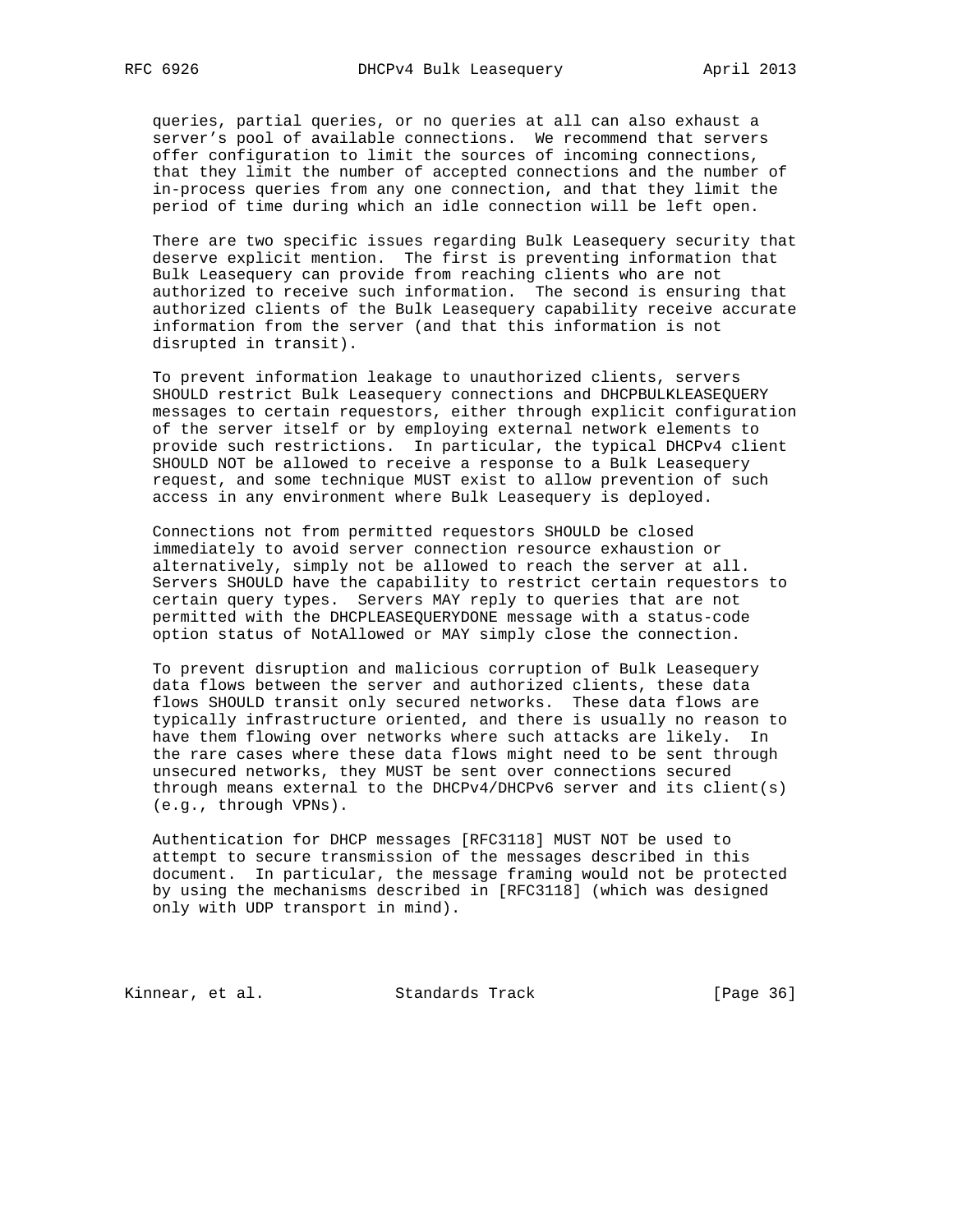## 10. IANA Considerations

 IANA has assigned the following new DHCPv4 option codes from the registry "BOOTP Vendor Extensions and DHCP Options" maintained at http://www.iana.org/assignments/bootp-dhcp-parameters.

- 1. An option code of 151 for status-code.
- 2. An option code of 152 for base-time.
- 3. An option code of 153 for start-time-of-state.
- 4. An option code of 154 for query-start-time.
- 5. An option code of 155 for query-end-time.
- 6. An option code of 156 for dhcp-state.
- 7. An option code of 157 for data-source.

 IANA has assigned the following new DHCP message types from the registry "DHCP Message Type 53 Values" maintained at http://www.iana.org/assignments/bootp-dhcp-parameters.

- 1. A dhcp-message-type of 14 for DHCPBULKLEASEQUERY.
- 2. A dhcp-message-type of 15 for DHCPLEASEQUERYDONE.

 IANA has created a new registry on the same assignments page, titled "DHCP State 156 Values" (where 156 corresponds to the assigned value of the dhcp-state option above). This registry has the following initial values:

## State

| 1 | AVAILABLE     |
|---|---------------|
| 2 | ACTIVE        |
| 3 | EXPIRED       |
|   | RELEASED      |
| 5 | ABANDONED     |
|   | RESET         |
| 7 | REMOTE        |
|   | TRANSITIONING |

 New values for this namespace may only be defined by IETF Review, as described in [RFC5226].

Kinnear, et al. Standards Track [Page 37]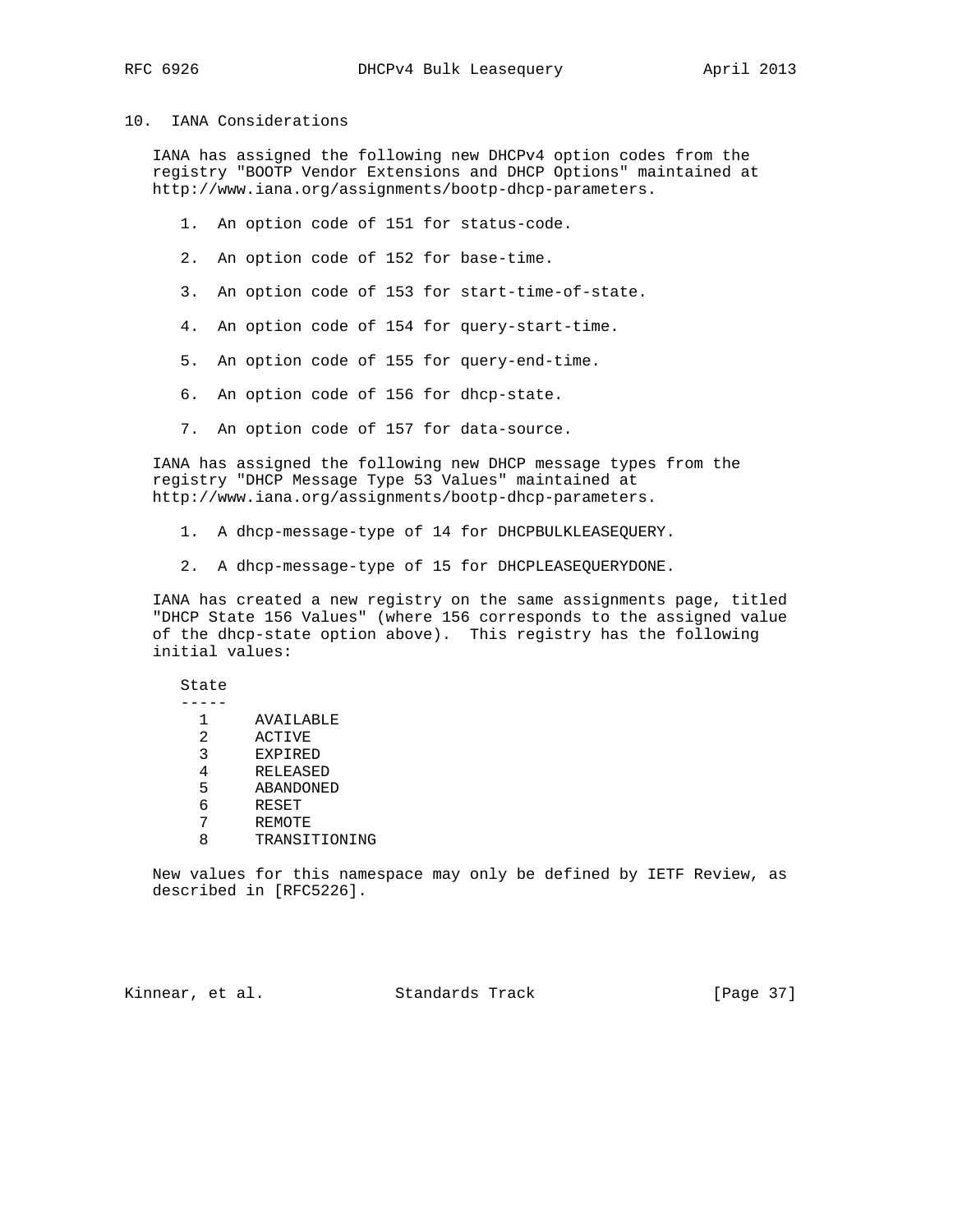IANA has created a new registry on the same assignments page, titled "DHCP Status Code 151 Values" (where 151 corresponds to the assigned value of the status-code option above). This registry has the following initial values:

```
Name status-code<br>---- ----------
            ---- -----------
Success 000
UnspecFail 001
     QueryTerminated 002
     MalformedQuery 003
     NotAllowed 004
```
 New values for this namespace may only be defined by IETF Review, as described in [RFC5226].

 IANA has revised the registry "VSS Type Options" created by [RFC6607] in the overall area "Dynamic Host Configuration Protocol (DHCP) and Bootstrap Protocol (BOOTP) Parameters". It has been revised to appear as follows. Note that the number range for "Unassigned" has changed, and a new line for "All VPNs (wildcard)" was added.

 Type VSS Information Format ------------------------------------------------------------ 0 Network Virtual Terminal (NVT) ASCII VPN identifier 1 RFC 2685 VPN-ID 2-253 Unassigned 254 All VPNs (wildcard) 255 Global, default VPN

#### 11. Acknowledgements

 Significant text as well as important ideas were borrowed in whole or in part from "DHCPv6 Bulk Leasequery" [RFC5460], written by Mark Stapp. Further suggestions and improvements were made by participants in the DHC Working Group, including Alfred Hoenes.

- 12. References
- 12.1. Normative References
	- [RFC2119] Bradner, S., "Key words for use in RFCs to Indicate Requirement Levels", BCP 14, RFC 2119, March 1997.
	- [RFC2131] Droms, R., "Dynamic Host Configuration Protocol", RFC 2131, March 1997.

Kinnear, et al. Standards Track [Page 38]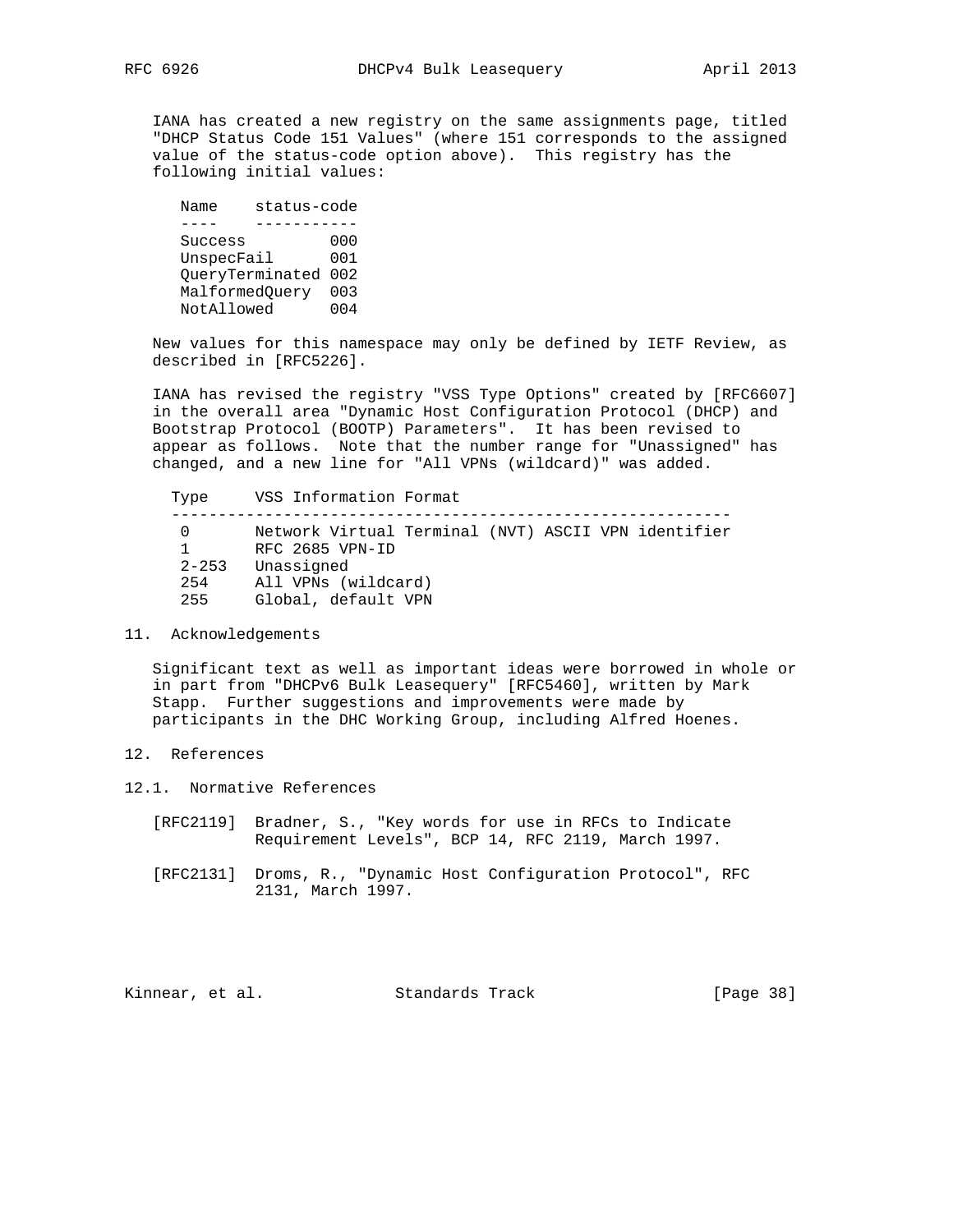- [RFC2132] Alexander, S. and R. Droms, "DHCP Options and BOOTP Vendor Extensions", RFC 2132, March 1997.
- [RFC3046] Patrick, M., "DHCP Relay Agent Information Option", RFC 3046, January 2001.
- [RFC3118] Droms, R., Ed., and W. Arbaugh, Ed., "Authentication for DHCP Messages", RFC 3118, June 2001.
- [RFC4388] Woundy, R. and K. Kinnear, "Dynamic Host Configuration Protocol (DHCP) Leasequery", RFC 4388, February 2006.
- [RFC5226] Narten, T. and H. Alvestrand, "Guidelines for Writing an IANA Considerations Section in RFCs", BCP 26, RFC 5226, May 2008.
- [RFC5735] Cotton, M. and L. Vegoda, "Special Use IPv4 Addresses", BCP 153, RFC 5735, January 2010.
- [RFC6607] Kinnear, K., Johnson, R., and M. Stapp, "Virtual Subnet Selection Options for DHCPv4 and DHCPv6", RFC 6607, April 2012.
- [RFC6925] Joshi, B., Desetti, R., and M. Stapp, "The DHCPv4 Relay Agent Identifier Sub-Option", RFC 6925, April 2013.
- 12.2. Informative References
	- [RFC951] Croft, W. and J. Gilmore, "Bootstrap Protocol", RFC 951, September 1985.
	- [RFC1542] Wimer, W., "Clarifications and Extensions for the Bootstrap Protocol", RFC 1542, October 1993.
	- [RFC4614] Duke, M., Braden, R., Eddy, W., and E. Blanton, "A Roadmap for Transmission Control Protocol (TCP) Specification Documents", RFC 4614, September 2006.
	- [RFC5460] Stapp, M., "DHCPv6 Bulk Leasequery", RFC 5460, February 2009.

Kinnear, et al. Standards Track [Page 39]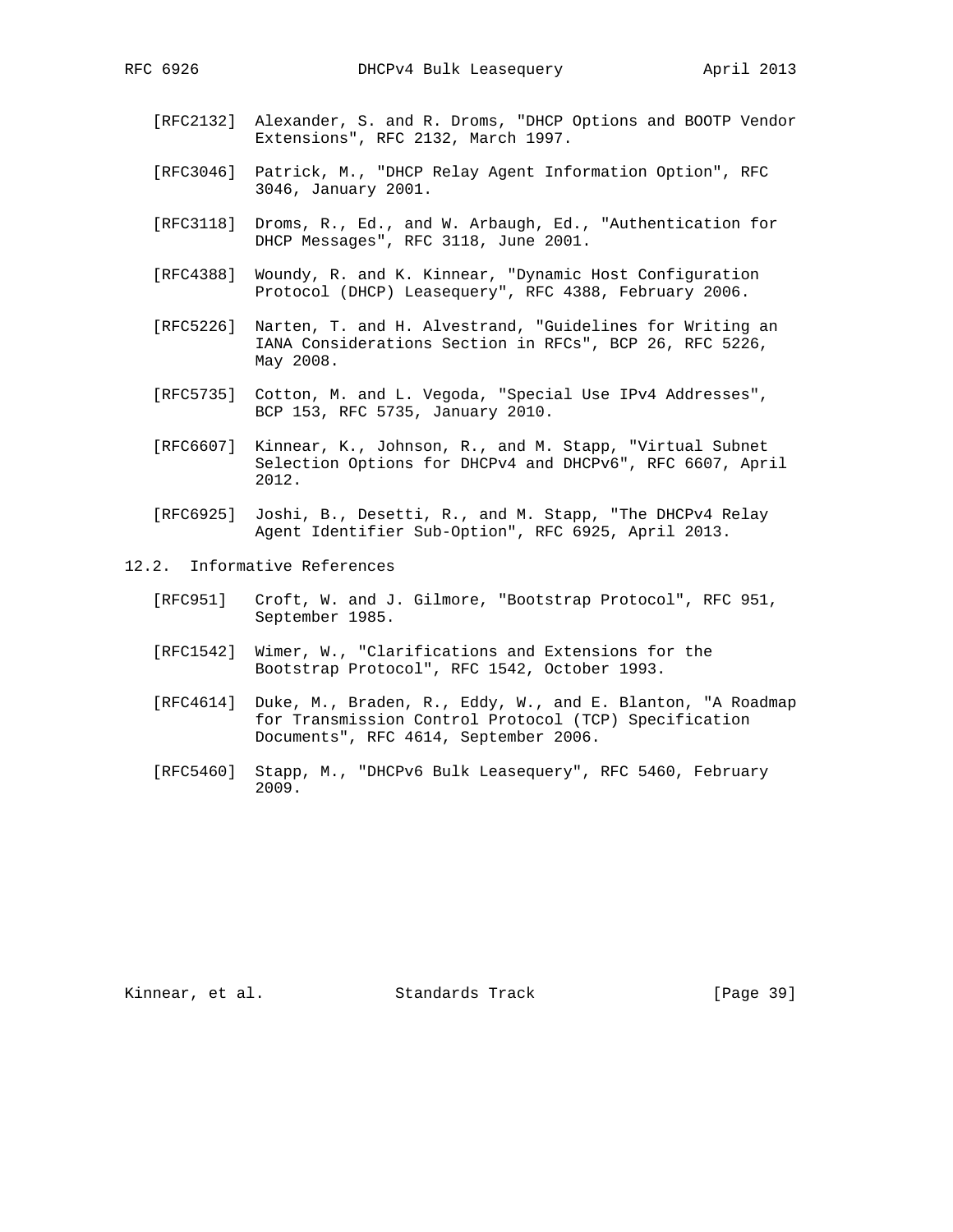Authors' Addresses Kim Kinnear Cisco Systems, Inc. 1414 Massachusetts Ave. Boxborough, Massachusetts 01719 USA Phone: (978) 936-0000 EMail: kkinnear@cisco.com Mark Stapp Cisco Systems, Inc. 1414 Massachusetts Ave. Boxborough, Massachusetts 01719 USA Phone: (978) 936-0000 EMail: mjs@cisco.com D.T.V Ramakrishna Rao Infosys Ltd. 44 Electronics City, Hosur Road Bangalore 560 100 India EMail: ramakrishnadtv@infosys.com URI: http://www.infosys.com/ Bharat Joshi Infosys Ltd. 44 Electronics City, Hosur Road Bangalore 560 100 India EMail: bharat\_joshi@infosys.com URI: http://www.infosys.com/ Neil Russell Sea Street Technologies Inc. EMail: neil.e.russell@gmail.com

Kinnear, et al. Standards Track [Page 40]